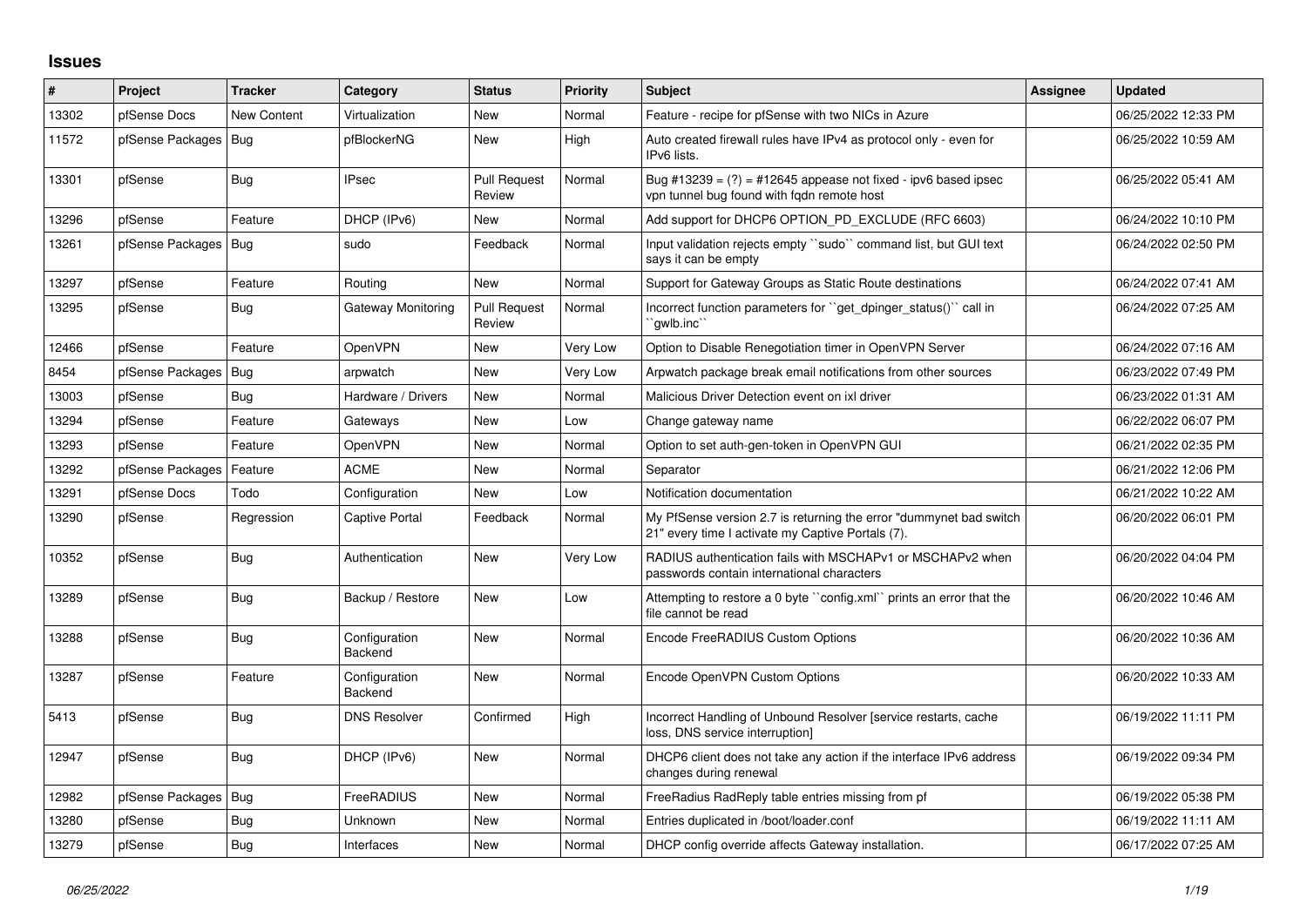| ∦     | Project                       | <b>Tracker</b> | Category                        | <b>Status</b>          | Priority | Subject                                                                                         | <b>Assignee</b> | <b>Updated</b>      |
|-------|-------------------------------|----------------|---------------------------------|------------------------|----------|-------------------------------------------------------------------------------------------------|-----------------|---------------------|
| 13167 | pfSense                       | <b>Bug</b>     | Dynamic DNS                     | New                    | Normal   | phpDynDNS: DigitalOcean ddns update fails (bad request, invalid<br>character '-' in request id) |                 | 06/16/2022 09:30 PM |
| 13277 | pfSense                       | Bug            | <b>IGMP Proxy</b>               | New                    | Normal   | IGMP Proxy webConfigurator Page Always Produces Error                                           |                 | 06/16/2022 07:50 PM |
| 13276 | pfSense                       | <b>Bug</b>     | <b>IGMP Proxy</b>               | New                    | Normal   | IGMP Proxy Error Message for Logging Links to System Log<br>Instead of Routing Log              |                 | 06/16/2022 07:48 PM |
| 13154 | pfSense Packages   Bug        |                | pfBlockerNG                     | Confirmed              | Normal   | pfBlocker causing excessive CPU load                                                            |                 | 06/14/2022 01:14 PM |
| 13273 | pfSense                       | <b>Bug</b>     | DHCP (IPv4)                     | New                    | Normal   | dhclient can use conflicting recorded leases                                                    |                 | 06/14/2022 11:07 AM |
| 13180 | pfSense Packages   Bug        |                | pfBlockerNG                     | New                    | High     | High CPU Utilization with pfb filter Isince PfBlockerNG update to<br>devel 3.1.0 4              |                 | 06/14/2022 08:00 AM |
| 13156 | pfSense Packages   Regression |                | pfBlockerNG                     | New                    | Normal   | pfBlockerNG IP block stats do not work                                                          |                 | 06/13/2022 08:16 PM |
| 13270 | pfSense Docs                  | New Content    | OpenVPN                         | New                    | Normal   | OpenVPN client gateway is incorrect when the server does not push<br>routes                     |                 | 06/13/2022 08:17 AM |
| 13268 | pfSense                       | Todo           | Console Menu                    | Ready To Test   Normal |          | columns don't align nicely in console with medium-long interface<br>names                       |                 | 06/12/2022 10:32 PM |
| 13267 | pfSense                       | <b>Bug</b>     | OpenVPN                         | <b>New</b>             | Normal   | dpinger continues to run on OpenVPN gateway after OpenVPN<br>service is stopped.                |                 | 06/12/2022 02:49 PM |
| 13074 | pfSense Plus                  | <b>Bug</b>     | Cryptographic<br>Modules        | <b>New</b>             | Normal   | AES-GCM with SafeXcel on Netgate 2100 causes MBUF overload                                      |                 | 06/12/2022 11:14 AM |
| 13252 | pfSense                       | <b>Bug</b>     | Upgrade                         | <b>New</b>             | Normal   | reduce frequency of php-fpm socket connection attempts from<br>check reload status              |                 | 06/12/2022 11:11 AM |
| 13206 | pfSense Plus                  | Bug            | Hardware / Drivers              | New                    | Normal   | SG-3100 LED GPIO hangs                                                                          |                 | 06/11/2022 07:01 PM |
| 13256 | pfSense                       | Feature        | DHCP (IPv4)                     | <b>New</b>             | Normal   | Better handling of duplicate IPs in static DHCP assignments                                     |                 | 06/11/2022 04:51 PM |
| 13264 | pfSense                       | Feature        | IPsec                           | <b>New</b>             | Normal   | IPSec Phase2 select multiple PFS key groups                                                     |                 | 06/10/2022 04:29 PM |
| 13263 | pfSense                       | <b>Bug</b>     | DHCP (IPv4)                     | New                    | Low      | Deleting a static DHCP entry when the related IP is not in the arp<br>table spams the log       |                 | 06/10/2022 11:18 AM |
| 10446 | pfSense                       | Feature        | Rules / NAT                     | <b>New</b>             | Very Low | VIP address is not shown in firewall rules                                                      |                 | 06/09/2022 02:07 PM |
| 13260 | pfSense                       | Feature        | Authentication                  | New                    | Normal   | Add support for OpenVPN static-challenge                                                        |                 | 06/09/2022 02:04 PM |
| 13254 | pfSense                       | <b>Bug</b>     | <b>DNS Resolver</b>             | New                    | Normal   | DNS resolver does not update "unbound.conf" file during link down<br>events                     |                 | 06/08/2022 07:55 AM |
| 10436 | pfSense Packages   Bug        |                | softflowd                       | <b>New</b>             | Normal   | softflowd no longer sends flow data after upgrade (v0.9.9_1 -><br>v1.0.0)                       |                 | 06/07/2022 12:25 AM |
| 13253 | pfSense                       | <b>Bug</b>     | DHCP (IPv6)                     | New                    | Normal   | "dhcp6c" is not restarted when applying settings when multiple<br>WANs are configured for DHCP6 |                 | 06/06/2022 02:58 PM |
| 12878 | pfSense                       | Bug            | <b>Traffic Shaper</b><br>(ALTQ) | Incomplete             | Normal   | Traffic shaping by interface, route queue bandwidth inbound, out by<br>a large factor.          |                 | 06/06/2022 07:03 AM |
| 13249 | pfSense                       | Bug            | Console Menu                    | New                    | Normal   | Running playback comands multiple times results in PHP error                                    |                 | 06/06/2022 07:02 AM |
| 13248 | pfSense                       | Regression     | DHCP (IPv6)                     | New                    | Normal   | IPv6 Router Advertisements runs when config.xml does not contain<br>an entry for the interface  |                 | 06/05/2022 07:44 PM |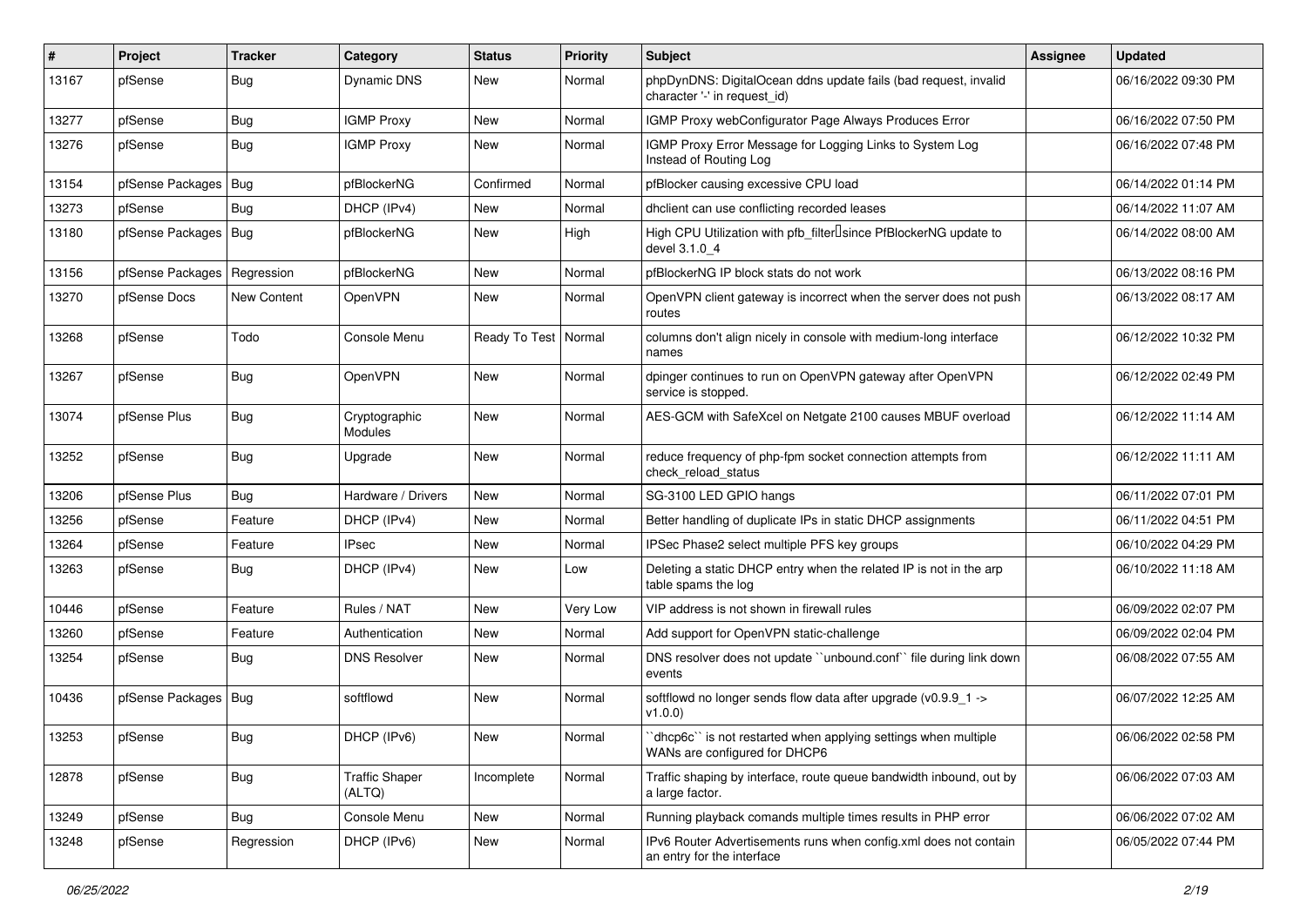| #     | Project                    | <b>Tracker</b> | Category                  | <b>Status</b> | <b>Priority</b> | <b>Subject</b>                                                                                     | <b>Assignee</b> | <b>Updated</b>      |
|-------|----------------------------|----------------|---------------------------|---------------|-----------------|----------------------------------------------------------------------------------------------------|-----------------|---------------------|
| 13247 | pfSense Packages           | Bug            | open-vm-tools             | New           | Low             | Open-VM-Tools service actions do not work                                                          |                 | 06/05/2022 07:09 PM |
| 13246 | pfSense Packages           | Feature        | iperf                     | New           | Normal          | iperf3 service controls do not work                                                                |                 | 06/05/2022 06:51 PM |
| 12974 | pfSense Plus               | Bug            | Installer                 | <b>New</b>    | Normal          | Typing anything into 1100/2100 recovery installer causes process to<br>stop                        |                 | 06/05/2022 04:10 PM |
| 12821 | pfSense                    | Regression     | Hardware / Drivers        | Confirmed     | Normal          | Intel e1000 driver (em & igb) cannot pass VLAN0 tagged packets                                     |                 | 06/05/2022 08:23 AM |
| 13244 | pfSense                    | Feature        | Web Interface             | <b>New</b>    | Normal          | Add help text under Timezone settings in the GUI                                                   |                 | 06/03/2022 01:00 PM |
| 13242 | pfSense                    | Feature        | <b>Gateway Monitoring</b> | New           | Normal          | Enhancements to static route creation/deletion for dpinger monitor<br>IPs                          |                 | 06/03/2022 11:20 AM |
| 13076 | pfSense                    | Bug            | <b>Gateway Monitoring</b> | New           | Normal          | Marking a gateway as down does not affect IPsec entries using<br>gateway groups                    |                 | 06/03/2022 10:32 AM |
| 12612 | pfSense                    | <b>Bug</b>     | <b>DNS Resolver</b>       | New           | Normal          | DNS Resolver is restarted during every "rc.newwanip" event                                         |                 | 06/03/2022 07:13 AM |
| 13240 | pfSense                    | <b>Bug</b>     | Rules / NAT               | <b>New</b>    | Normal          | Dynamic NPt entry UI has a couple quirks                                                           |                 | 06/02/2022 09:32 PM |
| 12095 | pfSense                    | Bug            | Authentication            | <b>New</b>    | Normal          | Memory leak in pcscd                                                                               |                 | 06/01/2022 01:01 PM |
| 13237 | pfSense                    | Bug            | DHCP (IPv6)               | New           | Normal          | dhcp6c script cannot be executed safely                                                            |                 | 06/01/2022 11:20 AM |
| 13236 | pfSense Docs               | Todo           | Products                  | <b>New</b>    | Normal          | Document link speed limitations with igc and ix on 6100/4100                                       |                 | 05/31/2022 05:53 PM |
| 13233 | pfSense Plus               | Bug            | OpenVPN                   | Feedback      | Normal          | OpenVPN DCO connection fails with Auth Digest Algorithm set to<br><b>SHA512</b>                    |                 | 05/31/2022 03:39 PM |
| 10818 | pfSense Packages   Feature |                | New Package<br>Request    | <b>New</b>    | Normal          | <b>UDP Broadcast Relay</b>                                                                         |                 | 05/31/2022 02:13 AM |
| 12534 | pfSense Plus               | Feature        | Hardware / Drivers        | New           | Normal          | Generate a ISO Image for Remote Restore of pfSense Plus on the<br>XG-1537 and 1541 units with IPMI |                 | 05/30/2022 10:28 AM |
| 12877 | pfSense                    | Bug            | Dynamic DNS               | Feedback      | Normal          | Cloudflare DynDNS fails to update more than two addresses                                          |                 | 05/29/2022 06:56 PM |
| 8173  | pfSense                    | Feature        | Interfaces                | <b>New</b>    | Normal          | dhcp6c - RAW Options                                                                               |                 | 05/29/2022 05:34 PM |
| 12875 | pfSense                    | <b>Bug</b>     | Package System            | New           | Normal          | Import zabbix-agent6 and zabbix-proxy6 from FreeBSD Ports                                          |                 | 05/28/2022 06:50 PM |
| 12658 | pfSense Packages           | Feature        | darkstat                  | New           | Normal          | Adding prometheus metrics to darkstat                                                              |                 | 05/27/2022 09:44 PM |
| 13227 | pfSense                    | Feature        | <b>IPsec</b>              | New           | High            | Enable IPSec Virtual IP Pool assignment by Radius for Mobile<br>Users - SIMPLE FIX                 |                 | 05/27/2022 10:15 AM |
| 13224 | pfSense                    | Bug            | <b>Notifications</b>      | <b>New</b>    | Normal          | Email notification flood when UPS (NUT) and WAN send<br>notifications                              |                 | 05/27/2022 01:58 AM |
| 13222 | pfSense                    | Bug            | UPnP/NAT-PMP              | <b>New</b>    | Normal          | CARP IP does not listen for NAT-PMP packets                                                        |                 | 05/26/2022 02:28 PM |
| 13220 | pfSense                    | Feature        | Captive Portal            | New           | Very Low        | Voucher per-roll bandwidth restrictions and traffic quotas                                         |                 | 05/26/2022 08:16 AM |
| 13219 | pfSense                    | Feature        | <b>Captive Portal</b>     | New           | Very Low        | Enable/Disable single voucher roll                                                                 |                 | 05/26/2022 08:14 AM |
| 9536  | pfSense                    | Feature        | DHCP (IPv6)               | New           | Normal          | Support dynamic prefix in DHCPv6 Server                                                            |                 | 05/25/2022 04:27 AM |
| 12796 | pfSense                    | Bug            | Upgrade                   | Confirmed     | Normal          | 2.5.2 -> 2.6.0 upgrade segfaults if certain packages are installed.                                |                 | 05/24/2022 07:43 AM |
| 13207 | pfSense Packages   Feature |                | pfBlockerNG               | New           | Normal          | The feed column on the Alerts page is confusing                                                    |                 | 05/24/2022 04:56 AM |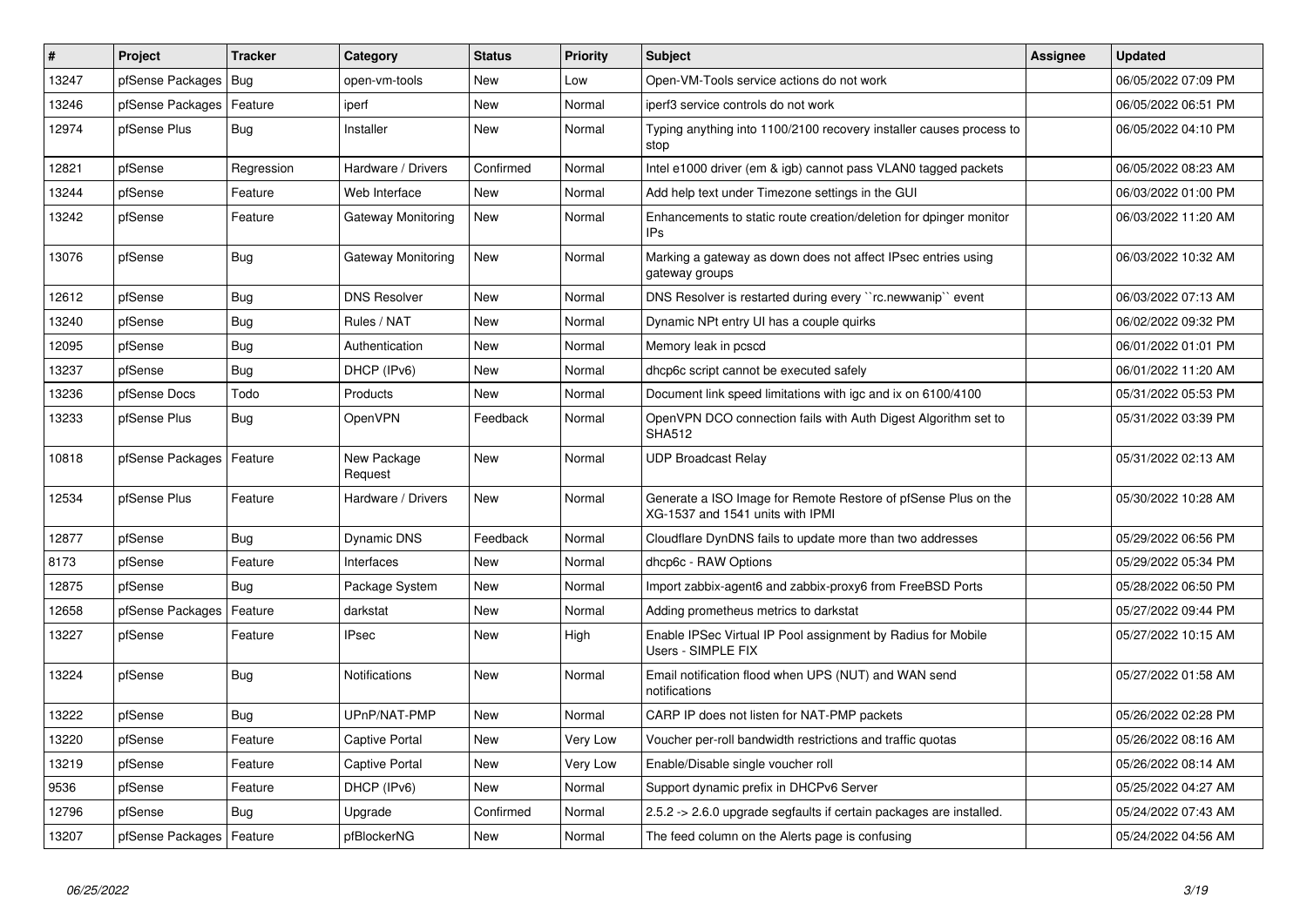| #     | Project                    | <b>Tracker</b> | Category                            | <b>Status</b>                 | <b>Priority</b> | <b>Subject</b>                                                                                  | Assignee | <b>Updated</b>      |
|-------|----------------------------|----------------|-------------------------------------|-------------------------------|-----------------|-------------------------------------------------------------------------------------------------|----------|---------------------|
| 13202 | pfSense Packages           | Bug            | pfBlockerNG                         | New                           | Normal          | Missing Protocols on IP Feed Groups Advanced Inbound/Outbound<br><b>Firewall Rule settings</b>  |          | 05/23/2022 08:58 AM |
| 13201 | pfSense Packages           | Feature        | pfBlockerNG                         | <b>New</b>                    | Normal          | Add FireHol Security IP Feeds                                                                   |          | 05/23/2022 06:34 AM |
| 13200 | pfSense Packages           | Feature        | pfBlockerNG                         | <b>New</b>                    | Normal          | Custom DNS Servers for Alert settings                                                           |          | 05/23/2022 06:16 AM |
| 13196 | pfSense Packages           | Feature        | pfBlockerNG                         | <b>New</b>                    | Normal          | remove NoVirusThanks feed                                                                       |          | 05/23/2022 06:05 AM |
| 13198 | pfSense Packages           | Feature        | pfBlockerNG                         | <b>New</b>                    | Normal          | Dark Theme Styling issues - Alerts White bar                                                    |          | 05/23/2022 06:05 AM |
| 13199 | pfSense Packages   Feature |                | pfBlockerNG                         | <b>New</b>                    | Normal          | Feed groups should not have the first listing in the group bar                                  |          | 05/23/2022 06:03 AM |
| 13197 | pfSense Packages           | Feature        | pfBlockerNG                         | <b>New</b>                    | Normal          | Put a Single donation link and a proper patreon lin in the pfBlocker<br>Support Banner / Widget |          | 05/23/2022 05:35 AM |
| 13195 | pfSense Packages           | Feature        | pfBlockerNG                         | <b>New</b>                    | Normal          | Dedicated website for Feed mangement - Community Driven                                         |          | 05/23/2022 05:22 AM |
| 13194 | pfSense Packages           | Bug            | pfBlockerNG                         | <b>New</b>                    | Normal          | Remove dead Malc0de feed                                                                        |          | 05/23/2022 05:16 AM |
| 12546 | pfSense Plus               | Feature        | Authentication                      | <b>New</b>                    | Normal          | Add 2FA Support to pfSense Plus Local Database Authentication                                   |          | 05/20/2022 11:40 AM |
| 13187 | pfSense                    | Documentation  | Upgrade                             | <b>New</b>                    | Normal          | Azure Frequently asked questions                                                                |          | 05/20/2022 06:52 AM |
| 12768 | pfSense                    | Feature        | Upgrade                             | New                           | Normal          | pfSense-repo: Make sure default config file exists                                              |          | 05/17/2022 02:32 PM |
| 12737 | pfSense                    | Bug            | Certificates                        | <b>New</b>                    | Normal          | CApath is not defined by default in curl                                                        |          | 05/17/2022 02:30 PM |
| 12632 | pfSense                    | <b>Bug</b>     | Gateways                            | <b>New</b>                    | High            | Assigning a /30 WAN IP address at the console does not save the<br>gateway correctly            |          | 05/17/2022 02:28 PM |
| 12464 | pfSense                    | <b>Bug</b>     | Logging                             | <b>Pull Request</b><br>Review | Normal          | Syslog Auth messages are sent as Emergency Level                                                |          | 05/17/2022 02:20 PM |
| 12757 | pfSense                    | <b>Bug</b>     | Diagnostics                         | <b>Pull Request</b><br>Review | Very Low        | Clean up /etc/inc/filter.inc use of pfctl -F                                                    |          | 05/17/2022 02:18 PM |
| 13124 | pfSense                    | Feature        | Web Interface                       | <b>Pull Request</b><br>Review | Normal          | Option to wait for interface selection before displaying firewall rules                         |          | 05/17/2022 02:15 PM |
| 13179 | pfSense Packages           | Feature        | pfBlockerNG                         | <b>New</b>                    | High            | Search based on CIDR                                                                            |          | 05/17/2022 09:45 AM |
| 13168 | pfSense                    | Feature        | Dashboard                           | New                           | Low             | Multiple Dashboard views for a single user                                                      |          | 05/16/2022 07:53 AM |
| 9295  | pfSense                    | Bug            | <b>PPPoE Server</b>                 | <b>New</b>                    | Very High       | IPv6 PD does not work with PPPOE (Server & Client)                                              |          | 05/15/2022 10:53 AM |
| 13165 | pfSense                    | Feature        | Dashboard                           | <b>Pull Request</b><br>Review | Normal          | Feat: live update for Services dashboard widget                                                 |          | 05/15/2022 01:48 AM |
| 13158 | pfSense                    | <b>Bug</b>     | Web Interface                       | <b>New</b>                    | Normal          | Input validation error when applying limiter changes                                            |          | 05/14/2022 05:32 PM |
| 13159 | pfSense                    | Todo           | Web Interface                       | New                           | Very Low        | Decrease distance between img-buttons in webGUI to eliminate<br>mistake entry                   |          | 05/14/2022 06:52 AM |
| 13161 | pfSense                    | Feature        | Web Interface                       | New                           | Very Low        | FLASH PORT'S LED button, to help quickly find port that need to be<br>connected to patch&cable  |          | 05/14/2022 06:35 AM |
| 13160 | pfSense Packages   Feature |                | Status_Monitoring                   | <b>Pull Request</b><br>Review | Normal          | Option to sort monitoring graph views                                                           |          | 05/13/2022 12:06 PM |
| 9024  | pfSense                    | Bug            | <b>Traffic Shaper</b><br>(Limiters) | Feedback                      | Normal          | Ping packet loss under load when using limiters                                                 |          | 05/12/2022 11:55 AM |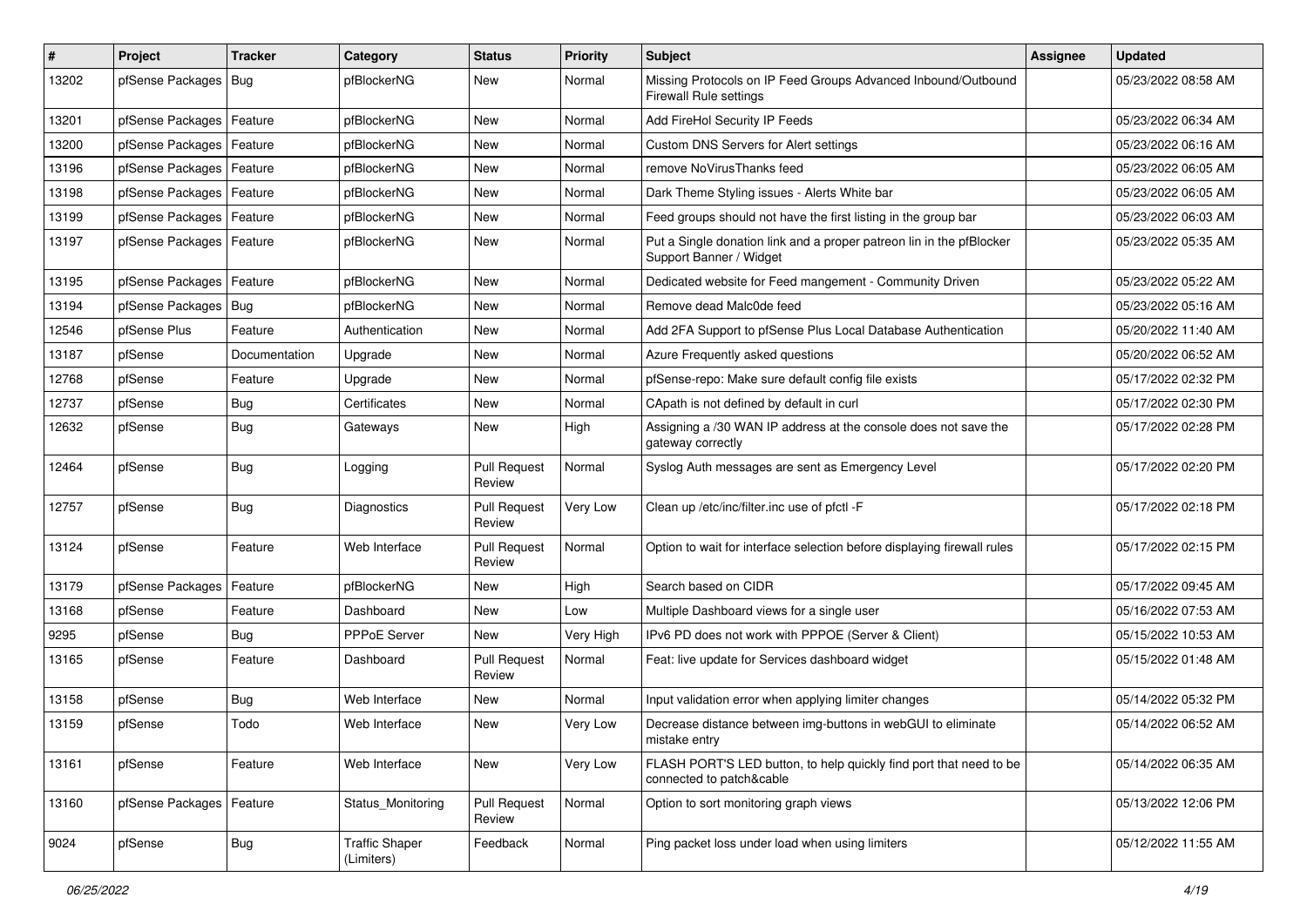| #     | Project                    | <b>Tracker</b> | Category     | <b>Status</b>                 | <b>Priority</b> | Subject                                                                                                                             | <b>Assignee</b> | <b>Updated</b>      |
|-------|----------------------------|----------------|--------------|-------------------------------|-----------------|-------------------------------------------------------------------------------------------------------------------------------------|-----------------|---------------------|
| 12960 | pfSense                    | <b>Bug</b>     | Installer    | New                           | Normal          | VGA installer image defaults to serial console, serial console is<br>default in GUI settings                                        |                 | 05/10/2022 03:19 PM |
| 9887  | pfSense                    | Bug            | Rules / NAT  | New                           | Low             | Rule separator positions change when deleting multiple rules                                                                        |                 | 05/10/2022 03:11 PM |
| 13144 | pfSense                    | Bug            | Rules / NAT  | New                           | Very Low        | Firewall rule entries can get out of sync when entries are deleted<br>while other administrators are editing entries simultaneously |                 | 05/10/2022 07:26 AM |
| 13141 | pfSense Packages   Bug     |                | squidguard   | New                           | Normal          | wrong page squidguard block                                                                                                         |                 | 05/09/2022 05:33 PM |
| 12597 | pfSense Docs               | New Content    | Hardware     | New                           | Normal          | How to reset IPMI settings and password for Netgate appliances                                                                      |                 | 05/07/2022 12:33 PM |
| 13138 | pfSense Packages   Feature |                | pfBlockerNG  | <b>New</b>                    | Normal          | DNS over HTTPS/TLS Blocking should be removed from<br>SafeSearch                                                                    |                 | 05/07/2022 02:52 AM |
| 13137 | pfSense Packages   Feature |                | pfBlockerNG  | New                           | Normal          | ckuethe/doh-blocklist.txt add to DoH feeds                                                                                          |                 | 05/07/2022 02:39 AM |
| 13136 | pfSense Packages           | Feature        | pfBlockerNG  | New                           | Normal          | Add crypt0rr DNS-over-HTTPS (DOH) provider list feeds                                                                               |                 | 05/07/2022 02:27 AM |
| 13063 | pfSense Packages   Feature |                | Cellular     | <b>Pull Request</b><br>Review | Normal          | Cellular package shall support more modems and NMEA port                                                                            |                 | 05/06/2022 02:38 PM |
| 13053 | pfSense Packages   Bug     |                | <b>ACME</b>  | New                           | Normal          | LoopiaAPI error handling                                                                                                            |                 | 05/05/2022 10:58 AM |
| 13128 | pfSense Packages   Bug     |                | Zabbix       | <b>New</b>                    | Normal          | Zabbix Agent 6: HA Server Setup                                                                                                     |                 | 05/05/2022 01:55 AM |
| 13110 | pfSense                    | Bug            | CARP         | New                           | Very Low        | changing CARP VIP address does not update outbound NAT<br>interface IP                                                              |                 | 05/03/2022 02:52 PM |
| 12747 | pfSense                    | Bug            | Logging      | New                           | Normal          | System log is filled by sshguard                                                                                                    |                 | 05/03/2022 03:08 AM |
| 13098 | pfSense Packages           | <b>Bug</b>     | haproxy      | Feedback                      | Low             | HAProxy Virtual IP broken link under Frontend setup                                                                                 |                 | 04/27/2022 08:35 AM |
| 4500  | pfSense                    | <b>Bug</b>     | UPnP/NAT-PMP | Confirmed                     | Normal          | Some miniupnp port mappings are not displayed in the Status page                                                                    |                 | 04/25/2022 12:49 PM |
| 13091 | pfSense                    | Feature        | OpenVPN      | New                           | Normal          | RFE: Ability to specify the order of OpenVPN Authentication servers                                                                 |                 | 04/22/2022 04:30 PM |
| 13087 | pfSense                    | <b>Bug</b>     | OpenVPN      | New                           | Normal          | OpenVPN Server: hide WINS servers list when netbios option is<br>unchecked while WINS servers is checked                            |                 | 04/22/2022 10:29 AM |
| 12330 | pfSense Packages           | Bug            | pfBlockerNG  | Feedback                      | Normal          | pfBlockerNG devel creating invalid NAT rules on boot                                                                                |                 | 04/21/2022 12:40 PM |
| 12114 | pfSense Packages   Bug     |                | syslog-ng    | Feedback                      | Normal          | syslog-ng only binds to the last specified interface                                                                                |                 | 04/21/2022 12:40 PM |
| 12073 | pfSense Packages   Bug     |                | NET-SNMP     | Feedback                      | Normal          | netsnmptrapd.conf syntax is wrong                                                                                                   |                 | 04/21/2022 12:40 PM |
| 11434 | pfSense Packages   Bug     |                | squidguard   | Feedback                      | Normal          | SquidGuard over 1.16.18 11                                                                                                          |                 | 04/21/2022 12:40 PM |
| 11185 | pfSense Packages   Bug     |                | ntop         | Feedback                      | Normal          | Redis service stopping before NtopNg                                                                                                |                 | 04/21/2022 12:40 PM |
| 10936 | pfSense Packages   Bug     |                | haproxy      | Feedback                      | Normal          | both haproxy/haproxy-devel non-existent option lb-agent-chk                                                                         |                 | 04/21/2022 12:40 PM |
| 10692 | pfSense Packages   Bug     |                | <b>PIMD</b>  | Feedback                      | Normal          | PIMD starts twice at boot                                                                                                           |                 | 04/21/2022 12:40 PM |
| 10445 | pfSense Packages   Bug     |                | <b>BIND</b>  | Feedback                      | Normal          | BIND crashed when added RPZ. rpz is not a master or slave zone.                                                                     |                 | 04/21/2022 12:40 PM |
| 10393 | pfSense Packages   Bug     |                | syslog-ng    | Feedback                      | Normal          | Syslog-ng TLS support is broken                                                                                                     |                 | 04/21/2022 12:40 PM |
| 10796 | pfSense Packages   Feature |                | Cellular     | Feedback                      | Normal          | Huawei ME909u-521 support                                                                                                           |                 | 04/21/2022 12:40 PM |
| 10330 | pfSense Packages   Bug     |                | <b>BIND</b>  | Feedback                      | Normal          | BIND zone configuration displays wrong DS resource record with<br>inline DNSSEC signing enabled                                     |                 | 04/21/2022 12:40 PM |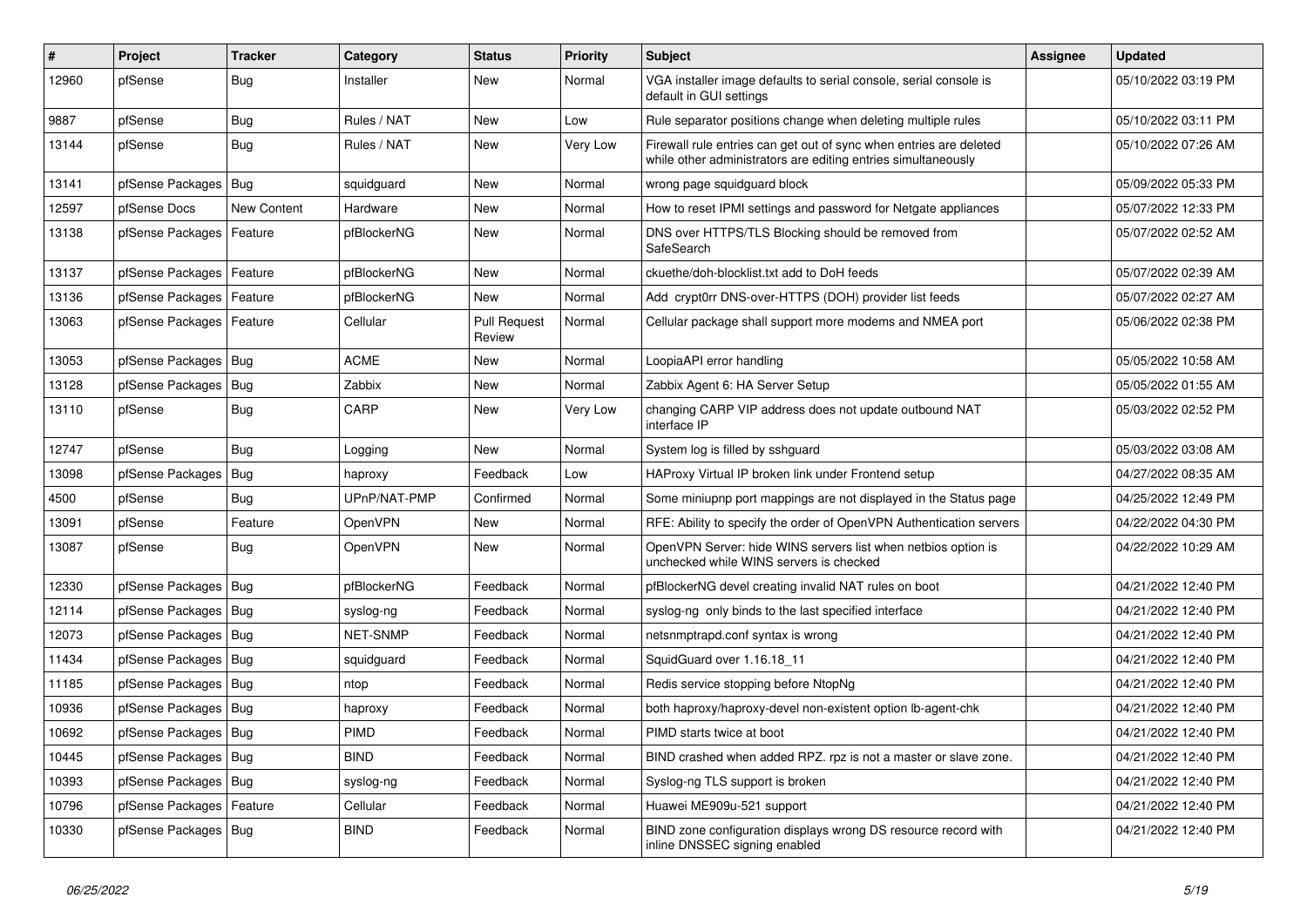| $\vert$ # | Project                    | <b>Tracker</b> | Category                     | <b>Status</b> | <b>Priority</b> | Subject                                                                                    | <b>Assignee</b> | <b>Updated</b>      |
|-----------|----------------------------|----------------|------------------------------|---------------|-----------------|--------------------------------------------------------------------------------------------|-----------------|---------------------|
| 7797      | pfSense Packages           | Bug            | Squid                        | Feedback      | Normal          | Squid Reverse Proxy alternating between destinations                                       |                 | 04/21/2022 12:40 PM |
| 7039      | pfSense Packages   Bug     |                | haproxy                      | Feedback      | Normal          | HAProxy backend configuration does not handle intermediate CAs<br>properly                 |                 | 04/21/2022 12:40 PM |
| 9916      | pfSense Packages           | Feature        | <b>BIND</b>                  | Feedback      | Normal          | Check allow-transfer in custom option when the zone is slave                               |                 | 04/21/2022 12:40 PM |
| 9762      | pfSense Packages           | Feature        | Squid                        | Feedback      | Normal          | Squid Reverse Proxy Change redir domain(s) to use regex                                    |                 | 04/21/2022 12:40 PM |
| 11970     | pfSense Packages   Bug     |                | Coreboot                     | New           | Normal          | Netgate Firmware Upgrade Doesn't Work on XG-2758                                           |                 | 04/21/2022 12:39 PM |
| 11398     | pfSense Packages   Bug     |                | pfBlockerNG                  | New           | Normal          | pfBlocker upgrade hangs forever                                                            |                 | 04/21/2022 12:39 PM |
| 10690     | pfSense                    | Bug            | Installer                    | <b>New</b>    | Low             | Not possible to make UFS install on ZFS formatted drive                                    |                 | 04/21/2022 12:39 PM |
| 10544     | pfSense                    | Bug            | User Manager /<br>Privileges | New           | Normal          | It's not possible to add a user to group operator using the gui                            |                 | 04/21/2022 12:39 PM |
| 10530     | pfSense                    | Bug            | Upgrade                      | New           | Normal          | Convert config version to be based on product version                                      |                 | 04/21/2022 12:39 PM |
| 10909     | pfSense Packages           | Feature        | <b>PIMD</b>                  | New           | Normal          | #define MAXVIFS 32 to 64                                                                   |                 | 04/21/2022 12:39 PM |
| 10513     | pfSense                    | Bug            | Rules / NAT                  | New           | Normal          | State issues with policy routing and HA failover                                           |                 | 04/21/2022 12:39 PM |
| 10502     | pfSense Packages           | Bug            | <b>Ildpd</b>                 | In Progress   | Normal          | LLDP spamming errors on Netgate XG-7100                                                    |                 | 04/21/2022 12:39 PM |
| 9384      | pfSense                    | <b>Bug</b>     | Interfaces                   | Confirmed     | Normal          | devd putting "\$" before variable contents when using single quotes                        |                 | 04/21/2022 12:39 PM |
| 9136      | pfSense                    | <b>Bug</b>     | DHCP (IPv6)                  | New           | High            | IPv6 Tracking Interfaces Lose IPv6 Address in Certain Cases                                |                 | 04/21/2022 12:39 PM |
| 8313      | pfSense                    | Bug            | <b>Notifications</b>         | New           | Normal          | STARTTLS auto detection not working                                                        |                 | 04/21/2022 12:39 PM |
| 8264      | pfSense Packages   Bug     |                | FreeRADIUS                   | <b>New</b>    | Normal          | Radiusd restart on WAN change results in freeradius not running<br>(and possible solution) |                 | 04/21/2022 12:39 PM |
| 10297     | pfSense Packages   Feature |                | FreeRADIUS                   | Assigned      | Normal          | IPv6 user attributes                                                                       |                 | 04/21/2022 12:39 PM |
| 9544      | pfSense                    | Feature        | Routing                      | <b>New</b>    | Normal          | Enable RADIX_MPATH                                                                         |                 | 04/21/2022 12:39 PM |
| 9165      | pfSense                    | Feature        | Authentication               | New           | Normal          | only IPs can be added to sshguard whitelist                                                |                 | 04/21/2022 12:39 PM |
| 10464     | pfSense                    | Todo           | Upgrade                      | New           | Low             | Disallow package updates when a system update is available                                 |                 | 04/21/2022 12:39 PM |
| 7138      | pfSense                    | Bug            | DHCP (IPv6)                  | Assigned      | Normal          | Pfsense wide dhcpv6 client doesn't recognise ifid statement                                |                 | 04/21/2022 12:39 PM |
| 6823      | pfSense                    | <b>Bug</b>     | Interfaces                   | New           | Normal          | No connectivity after changing link state to UP                                            |                 | 04/21/2022 12:39 PM |
| 6186      | pfSense                    | <b>Bug</b>     | Services                     | New           | Normal          | race conditions in service startup                                                         |                 | 04/21/2022 12:39 PM |
| 5786      | pfSense                    | <b>Bug</b>     | Web Interface                | New           | Normal          | Check WebConfigurator port for conflicts                                                   |                 | 04/21/2022 12:39 PM |
| 4154      | pfSense                    | Bug            | User Manager /<br>Privileges | Confirmed     | Normal          | RADIUS authentication not working over IPv6                                                |                 | 04/21/2022 12:39 PM |
| 5510      | pfSense                    | Feature        | Package System               | New           | Normal          | Need a simple way to enable/disable package-installed services                             |                 | 04/21/2022 12:39 PM |
| 5074      | pfSense                    | Feature        | Upgrade                      | New           | Normal          | Standard release notes URLs to facilitate GUI viewing before<br>upgrade                    |                 | 04/21/2022 12:39 PM |
| 1337      | pfSense                    | Feature        | Interfaces                   | Assigned      | Normal          | VLANs with different MAC address than parent interface                                     |                 | 04/21/2022 12:39 PM |
| 946       | pfSense                    | Feature        | <b>IPsec</b>                 | New           | Normal          | Allow aliases to be used to define IPsec phase 2 networks                                  |                 | 04/21/2022 12:39 PM |
| 790       | pfSense                    | Feature        | <b>Operating System</b>      | New           | Normal          | Advanced options for dnsclient (resolv.conf)                                               |                 | 04/21/2022 12:39 PM |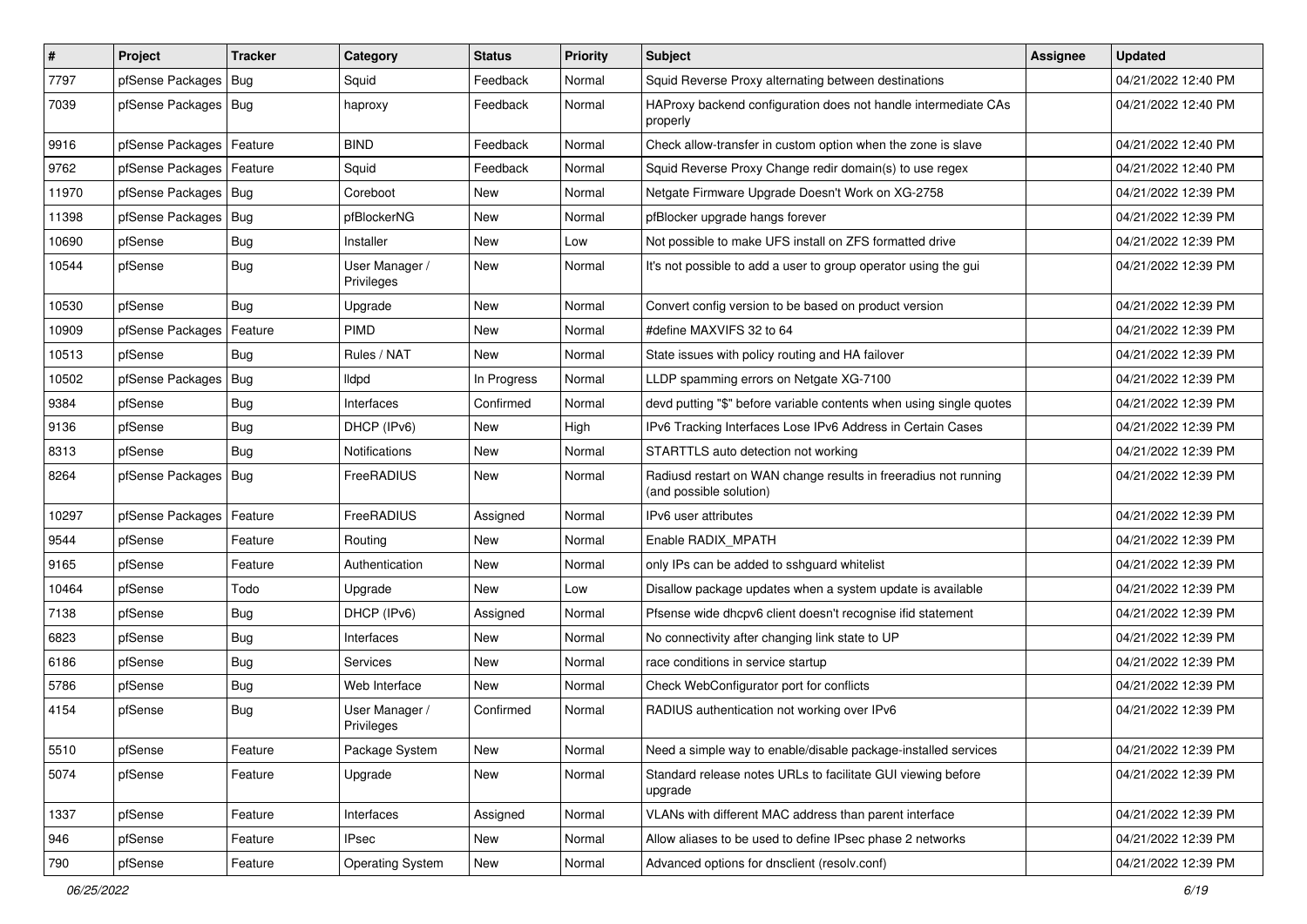| $\vert$ # | Project                    | <b>Tracker</b> | Category                        | <b>Status</b>                 | Priority | <b>Subject</b>                                                                                                                      | <b>Assignee</b> | <b>Updated</b>      |
|-----------|----------------------------|----------------|---------------------------------|-------------------------------|----------|-------------------------------------------------------------------------------------------------------------------------------------|-----------------|---------------------|
| 12183     | pfSense                    | Regression     | Interfaces                      | New                           | Low      | Changing MAC address for PPP parent interface stopped working                                                                       |                 | 04/20/2022 04:16 PM |
| 10426     | pfSense Packages   Bug     |                | Filer                           | Feedback                      | Normal   | Filer must validate that File name is uniq                                                                                          |                 | 04/20/2022 11:02 AM |
| 13072     | pfSense                    | Feature        | <b>Traffic Shaper</b><br>(ALTQ) | <b>Pull Request</b><br>Review | Very Low | Matching background/font colors of queue values with dark theme.                                                                    |                 | 04/19/2022 07:32 AM |
| 13073     | pfSense Packages   Bug     |                | Squid                           | New                           | Normal   | ClamAV - clamd dies with high CPU load and thus the C-ICAP of<br>squid-reverse proxy causes http:500 errors                         |                 | 04/19/2022 05:38 AM |
| 13068     | pfSense                    | Bug            | Aliases / Tables                | New                           | Normal   | Error loading rules when URL Table IPs content is empty                                                                             |                 | 04/17/2022 09:07 PM |
| 13067     | pfSense                    | <b>Bug</b>     | <b>FilterDNS</b>                | <b>New</b>                    | Normal   | filterdns resolve interval is twice the intended value                                                                              |                 | 04/17/2022 07:45 PM |
| 2358      | pfSense                    | Feature        | Rules / NAT                     | New                           | Normal   | NAT64 Support                                                                                                                       |                 | 04/16/2022 06:52 PM |
| 12338     | pfSense Packages           | Bug            | <b>RRD Summary</b>              | <b>New</b>                    | Normal   | RRD Summary does not report data on 3100                                                                                            |                 | 04/15/2022 02:54 PM |
| 13058     | pfSense                    | Todo           | Rules / NAT                     | New                           | Normal   | Add static routes and directly connected networks back to policy<br>route negation rules                                            |                 | 04/13/2022 08:05 AM |
| 13051     | pfSense                    | Bug            | <b>Traffic Shaper</b><br>(ALTQ) | New                           | Normal   | Firewall traffic shaper by interface selection unknow                                                                               |                 | 04/12/2022 07:03 AM |
| 12522     | pfSense                    | Feature        | OpenVPN                         | New                           | Very Low | More flexible Client-Specific Override options for controlling options<br>pushed to clients                                         |                 | 04/11/2022 03:11 PM |
| 13046     | pfSense                    | <b>Bug</b>     | Rules / NAT                     | <b>New</b>                    | Normal   | Floating rule applied to IPv6 interface with a SLAAC DHCPv6<br>gateway reports error on boot                                        |                 | 04/11/2022 09:50 AM |
| 13045     | pfSense Packages   Bug     |                | WireGuard                       | <b>New</b>                    | Normal   | Firewall floating rules ignore WireGuard traffic                                                                                    |                 | 04/11/2022 09:40 AM |
| 13044     | pfSense Packages           | Feature        | Mail report                     | New                           | Normal   | Customized reporting                                                                                                                |                 | 04/11/2022 09:22 AM |
| 13043     | pfSense Packages   Bug     |                | WireGuard                       | New                           | Normal   | OSPF over Wireguard interface doesn't populate neighbors after<br>reboot                                                            |                 | 04/11/2022 09:22 AM |
| 13039     | pfSense Packages   Feature |                | AWS VPC                         | <b>New</b>                    | Normal   | Handle transit gateway VPNs in the AWS VPN wizard                                                                                   |                 | 04/11/2022 07:31 AM |
| 12524     | pfSense Plus               | Feature        | <b>Operating System</b>         | New                           | Normal   | OpenSSL QAT Engine                                                                                                                  |                 | 04/10/2022 02:54 AM |
| 12950     | pfSense                    | <b>Bug</b>     | Routing                         | <b>New</b>                    | Normal   | OpenVPN as default gateway does not get set at boot time                                                                            |                 | 04/09/2022 05:46 PM |
| 13017     | pfSense                    | Feature        | Packet Capture                  | New                           | Normal   | Packet capture: add preview results while capture is running                                                                        |                 | 04/09/2022 11:08 AM |
| 9833      | pfSense Packages           | Feature        | ACME                            | <b>New</b>                    | Normal   | ACME: add ability to use custom ACME server                                                                                         |                 | 04/07/2022 11:31 AM |
| 13022     | pfSense Packages   Bug     |                | haproxy                         | Feedback                      | Normal   | HAProxy - Sub Frontends ignore Client verification CA certificates                                                                  |                 | 04/06/2022 12:55 PM |
| 12956     | pfSense Packages           | Bug            | Suricata                        | Confirmed                     | Normal   | suricata fails to use pcre in SID management (e.g. dropsid.conf)                                                                    |                 | 04/05/2022 12:52 PM |
| 10900     | pfSense Packages   Bug     |                | Backup                          | Feedback                      | Normal   | /packages/backup/backup.php?a=download&t=backup HTTP 504,<br>or Sends PHP Error Message as ASCII/Text file Named<br>pfsense.bak.tgz |                 | 04/05/2022 01:51 AM |
| 12774     | pfSense                    | Bug            | Backup / Restore                | New                           | Normal   | Picture widget image is not saved in backup                                                                                         |                 | 04/04/2022 04:48 AM |
| 13018     | pfSense Packages   Bug     |                | pfBlockerNG                     | New                           | Normal   | TLD and DNSBL Safesearch DOH conflict disables TLD block when<br>conflicting DOH FQDN is deselected or whitelisted                  |                 | 04/01/2022 05:59 PM |
| 13016     | pfSense Docs               | New Content    | Virtualization                  | New                           | Normal   | Workaround for bandwith issues since 2.6 when installed in Hyper-V                                                                  |                 | 04/01/2022 01:06 PM |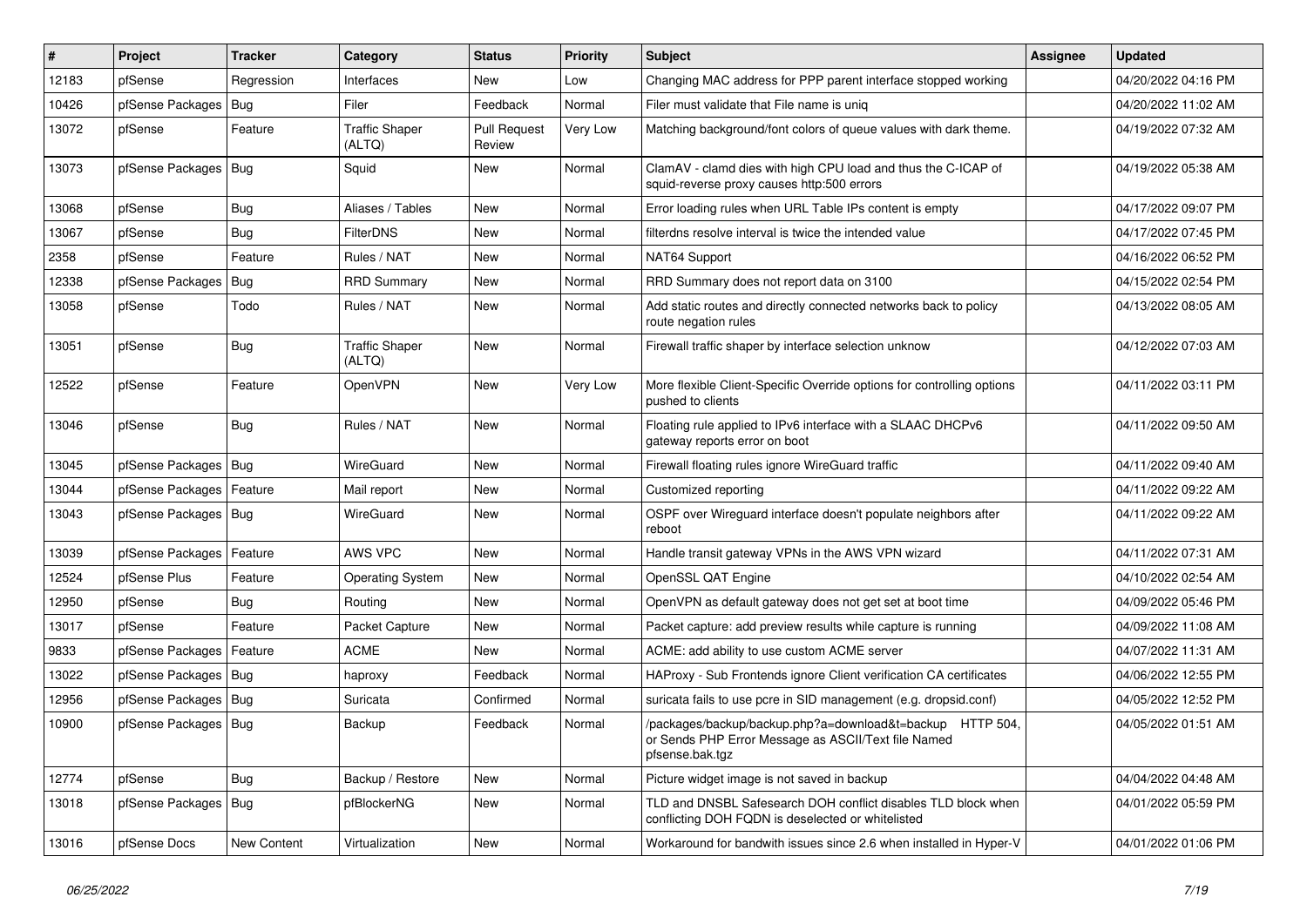| ∦     | Project                    | <b>Tracker</b> | Category                                        | <b>Status</b> | <b>Priority</b> | Subject                                                                                               | <b>Assignee</b> | <b>Updated</b>      |
|-------|----------------------------|----------------|-------------------------------------------------|---------------|-----------------|-------------------------------------------------------------------------------------------------------|-----------------|---------------------|
| 13009 | pfSense                    | Feature        | OpenVPN                                         | New           | Normal          | Add option for multiple remote addresses to OpenVPN Client                                            |                 | 03/31/2022 12:42 PM |
| 13000 | pfSense                    | Bug            | <b>IPsec</b>                                    | New           | Low             | IPsec AES-GCM encryption algorithm "Key Length" field should be<br>labeled "ICV Length"               |                 | 03/30/2022 07:40 AM |
| 12959 | pfSense                    | Bug            | DHCP (IPv4)                                     | Feedback      | Normal          | dhcplease process wrongly update host file if client-hostname is<br>empty                             |                 | 03/28/2022 10:26 AM |
| 12922 | pfSense                    | Bug            | DHCP (IPv4)                                     | New           | Normal          | Classless static routes received on DHCP WAN can override<br>chosen default gateway                   |                 | 03/28/2022 10:08 AM |
| 1826  | pfSense                    | Feature        | PPPoE Server                                    | <b>New</b>    | Normal          | PPPoE server IPv6 support                                                                             |                 | 03/25/2022 04:25 PM |
| 7783  | pfSense                    | Feature        | <b>Operating System</b>                         | <b>New</b>    | Normal          | Support for hosting VMs on pfSense using bhyve                                                        |                 | 03/25/2022 11:53 AM |
| 12882 | pfSense Packages   Feature |                | pfBlockerNG                                     | Feedback      | Normal          | Add the option to specify CURLOPT_INTERFACE in pfBlockerNG<br>IPv4/IPv6 lists                         |                 | 03/24/2022 11:16 AM |
| 12927 | pfSense                    | <b>Bug</b>     | OpenVPN                                         | <b>New</b>    | Normal          | OpenVPN with OCSP enabled allows connections with revoked<br>certificates                             |                 | 03/24/2022 08:22 AM |
| 12951 | pfSense Packages   Bug     |                | <b>FRR</b>                                      | Feedback      | Normal          | FRR cannot remove IPv6 routes                                                                         |                 | 03/22/2022 09:24 PM |
| 12829 | pfSense                    | Bug            | <b>Traffic Shaper</b><br>(Limiters)             | Feedback      | Normal          | Dummynet kernel module fails to load after upgrade.                                                   |                 | 03/17/2022 09:26 AM |
| 11732 | pfSense Plus               | Feature        | Hardware / Drivers                              | <b>New</b>    | Normal          | Add VXLAN Support to pfSense Plus                                                                     |                 | 03/15/2022 02:35 AM |
| 12400 | pfSense Docs               | Correction     | <b>NAT</b>                                      | New           | Normal          | NAT 1:1 documentation - multi-wan information                                                         |                 | 03/13/2022 12:53 PM |
| 12938 | pfSense                    | <b>Bug</b>     | <b>IPv6 Router</b><br>Advertisements<br>(RADVD) | <b>New</b>    | Normal          | MaxRtrAdvInterval would allow stale DNS servers to be deleted<br>faster                               |                 | 03/12/2022 09:37 AM |
| 12932 | pfSense Packages           | Feature        | pfBlockerNG                                     | <b>New</b>    | High            | pfblockerng per user whitelist                                                                        |                 | 03/11/2022 11:08 AM |
| 855   | pfSense                    | Feature        | Multi-WAN                                       | <b>New</b>    | Normal          | Ability to selectively kill states on gateways recovery                                               |                 | 03/11/2022 08:30 AM |
| 12926 | pfSense                    | Bug            | Interfaces                                      | Feedback      | Normal          | Changing LAGG type on CARP interfaces makes VIPs go to an<br>"init" State                             |                 | 03/10/2022 10:52 AM |
| 12907 | pfSense Packages   Bug     |                | <b>PIMD</b>                                     | Feedback      | Normal          | PIMD: Nonexistent interfaces should be hidden/disabled in<br>pimd.conf before bringing up the service |                 | 03/07/2022 03:51 PM |
| 12918 | pfSense Packages   Feature |                | pfBlockerNG                                     | <b>New</b>    | Normal          | pfBlockerNG-devel changes from xmlrpc sync do not take effect<br>immediately                          |                 | 03/07/2022 02:29 PM |
| 12905 | pfSense                    | <b>Bug</b>     | Web Interface                                   | <b>New</b>    | Normal          | Add VLAN Re-assignment to Import Interface Mismatch Wizard                                            |                 | 03/07/2022 08:05 AM |
| 12903 | pfSense                    | Feature        | <b>Notifications</b>                            | New           | Normal          | alternative authentication methods for email notifications?                                           |                 | 03/07/2022 07:52 AM |
| 11827 | pfSense Packages   Feature |                | <b>ACME</b>                                     | New           | Normal          | Please include acme deploy folder/scripts                                                             |                 | 03/06/2022 04:31 AM |
| 11530 | pfSense Packages   Bug     |                | ntop                                            | Feedback      | Low             | ntopng 4.2 needs to be updated to 4.3, Bug when accessing a host<br>for details                       |                 | 03/05/2022 08:35 PM |
| 12899 | pfSense Packages   Bug     |                | Suricata                                        | New           | Normal          | Suricata doesn't honor Pass List                                                                      |                 | 03/04/2022 01:22 PM |
| 12894 | pfSense Plus               | Bug            | Certificates                                    | New           | Low             | duplicating freshly created certificates through refreshing                                           |                 | 03/03/2022 02:35 PM |
| 12889 | pfSense Packages   Feature |                | <b>FRR</b>                                      | New           | Normal          | FRR GUI add set ipv6 next-hop global                                                                  |                 | 03/02/2022 06:10 AM |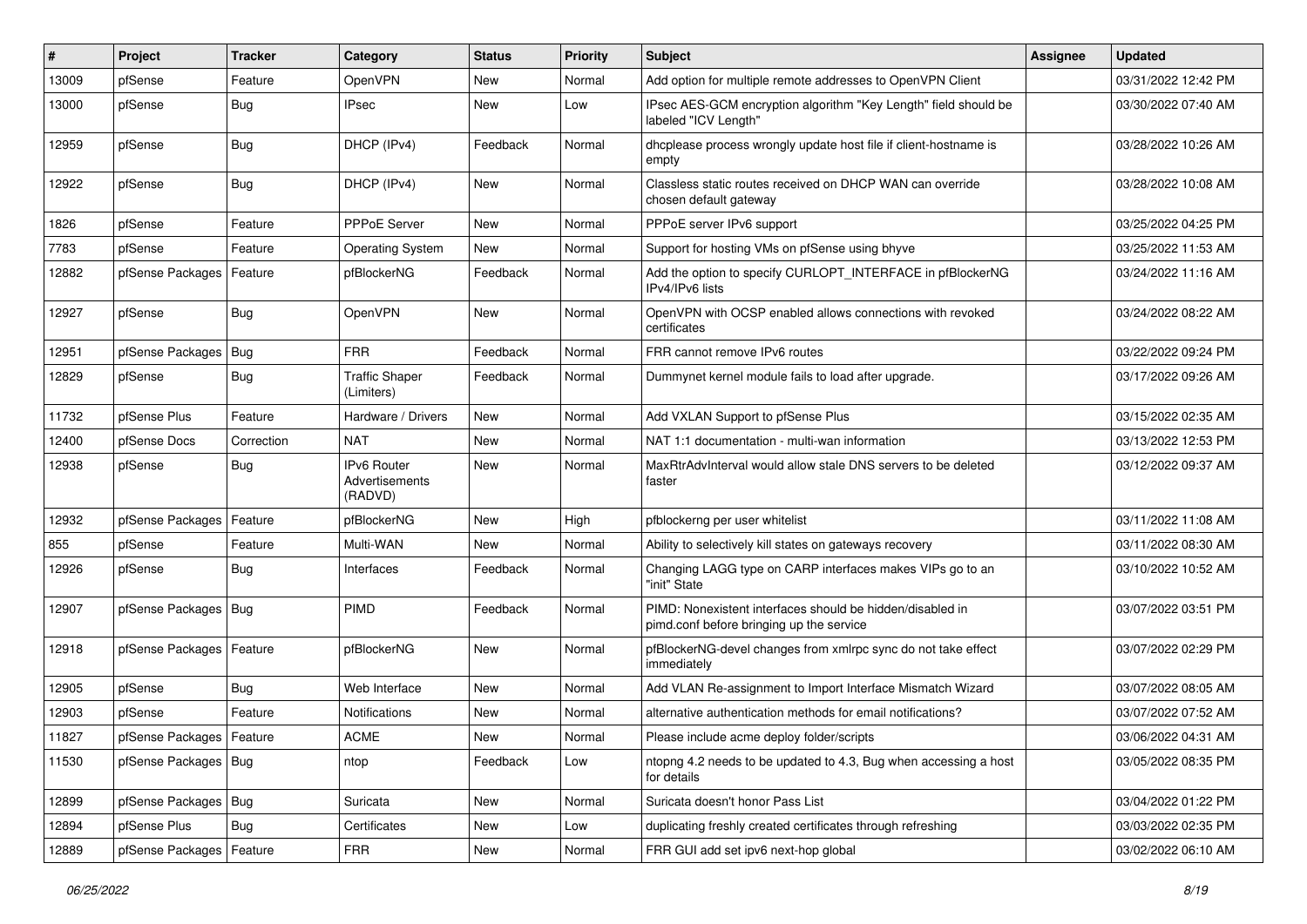| #     | Project                    | <b>Tracker</b> | Category                | <b>Status</b> | <b>Priority</b> | <b>Subject</b>                                                                                                                                                          | <b>Assignee</b> | <b>Updated</b>      |
|-------|----------------------------|----------------|-------------------------|---------------|-----------------|-------------------------------------------------------------------------------------------------------------------------------------------------------------------------|-----------------|---------------------|
| 12888 | pfSense                    | Bug            | Rules / NAT             | New           | Normal          | pfSense sends un-NATed packets during OpenVPN startup                                                                                                                   |                 | 03/01/2022 03:13 PM |
| 12742 | pfSense Packages   Bug     |                | FreeRADIUS              | Feedback      | Normal          | freeRADIUS virtual-server-default: modules dailycounter,<br>monthlycounter, noresetcounter, expire on login in authorize<br>section prevent virtual server from loading |                 | 03/01/2022 12:45 PM |
| 12883 | pfSense Docs               | Todo           | <b>DNS</b>              | <b>New</b>    | Normal          | Feedback on Services - DNS Resolver - Host Overrides                                                                                                                    |                 | 02/28/2022 07:54 PM |
| 11778 | pfSense                    | <b>Bug</b>     | OpenVPN                 | New           | Normal          | OpenVPN uses 100% CPU after experiencing packet loss                                                                                                                    |                 | 02/28/2022 07:38 AM |
| 12857 | pfSense                    | <b>Bug</b>     | Gateways                | New           | Normal          | Firewall gateway goes away when making changes to Bridge0<br>device                                                                                                     |                 | 02/27/2022 11:20 AM |
| 12259 | pfSense                    | <b>Bug</b>     | <b>Operating System</b> | <b>New</b>    | Normal          | Intel em NICs Suffering Performance Degradation on FreeBSD12                                                                                                            |                 | 02/25/2022 09:28 PM |
| 12874 | pfSense                    | Feature        | OpenVPN                 | New           | Normal          | OpenVPN RADIUS Framed-Pool                                                                                                                                              |                 | 02/25/2022 02:24 PM |
| 12860 | pfSense Packages           | Feature        | New Package<br>Request  | New           | Normal          | add mmc-utils package to all images                                                                                                                                     |                 | 02/24/2022 07:18 AM |
| 12861 | pfSense Docs               | Correction     | Hardware                | <b>New</b>    | Normal          | pfSense hardware tuning guide references obsolete interface loader<br>variable & buffer limits                                                                          |                 | 02/23/2022 05:31 PM |
| 12859 | pfSense Packages           | Feature        | Zabbix                  | <b>New</b>    | Normal          | Add Zabbix 6.0 LTS (agent and proxy) packages                                                                                                                           |                 | 02/23/2022 07:11 AM |
| 12853 | pfSense                    | <b>Bug</b>     | <b>NAT Reflection</b>   | Feedback      | High            | Network Address Translation - Pure NAT pfsense freeze after<br>reboot                                                                                                   |                 | 02/22/2022 08:40 AM |
| 12850 | pfSense                    | Bug            | Routing                 | <b>New</b>    | Low             | Console error during boot: "route: route has not been found"                                                                                                            |                 | 02/22/2022 08:27 AM |
| 12832 | pfSense Plus               | Feature        | Hardware / Drivers      | <b>New</b>    | Very Low        | 6100 configurable Blinking Blue LED                                                                                                                                     |                 | 02/22/2022 07:30 AM |
| 12553 | pfSense                    | Feature        | Backup / Restore        | New           | Normal          | Auto Config Backup: Allow selecting multiple backups for deletion                                                                                                       |                 | 02/22/2022 04:27 AM |
| 12848 | pfSense                    | Feature        | Dynamic DNS             | <b>New</b>    | Normal          | Evaluation of the DynDNS "Result Match" string                                                                                                                          |                 | 02/22/2022 02:01 AM |
| 12845 | pfSense Packages           | Bug            | softflowd               | New           | Normal          | softflowd wrong vlan tag                                                                                                                                                |                 | 02/21/2022 10:40 AM |
| 12828 | pfSense                    | <b>Bug</b>     | <b>Wireless</b>         | New           | Normal          | pfSense keeps crashing (Fatal trap 12: page fault while in kernel<br>mode)                                                                                              |                 | 02/21/2022 07:55 AM |
| 12708 | pfSense                    | Bug            | Aliases / Tables        | <b>New</b>    | Normal          | alias with non resolving DNS entry breaks underlying pf table                                                                                                           |                 | 02/20/2022 06:13 PM |
| 12822 | pfSense Packages           | Bug            | pfBlockerNG             | New           | Normal          | IPv4 Source ASN format not working                                                                                                                                      |                 | 02/18/2022 10:47 AM |
| 12823 | pfSense                    | <b>Bug</b>     | DHCP (IPv6)             | <b>New</b>    | Normal          | Multiple DHCP6 WAN connections PPPoE interface 'defached'<br>status                                                                                                     |                 | 02/18/2022 05:39 AM |
| 8882  | pfSense                    | Bug            | Interfaces              | Incomplete    | Normal          | Interface assignments lost on reboot                                                                                                                                    |                 | 02/17/2022 02:24 PM |
| 12813 | pfSense                    | Feature        | Installer               | New           | Low             | Recover extra data in the installer                                                                                                                                     |                 | 02/17/2022 07:52 AM |
| 10395 | pfSense                    | Feature        | Dashboard               | New           | Low             | Add Dashboard System Information support for more PC Engines<br>APU boards                                                                                              |                 | 02/17/2022 01:02 AM |
| 12812 | pfSense Packages   Feature |                | arpwatch                | New           | Normal          | Would it be helpful if the FreeBSD net-mgmt/arpwatch port had an<br>option to use mail/dma for mail delivery?                                                           |                 | 02/16/2022 06:09 PM |
| 12806 | pfSense Packages   Todo    |                | node_exporter           | New           | Normal          | Update node exporter to 1.3.1                                                                                                                                           |                 | 02/15/2022 05:26 PM |
| 12805 | pfSense Docs               | New Content    | General                 | New           | Very Low        | Add documentation about what triggers a notfication                                                                                                                     |                 | 02/15/2022 05:10 PM |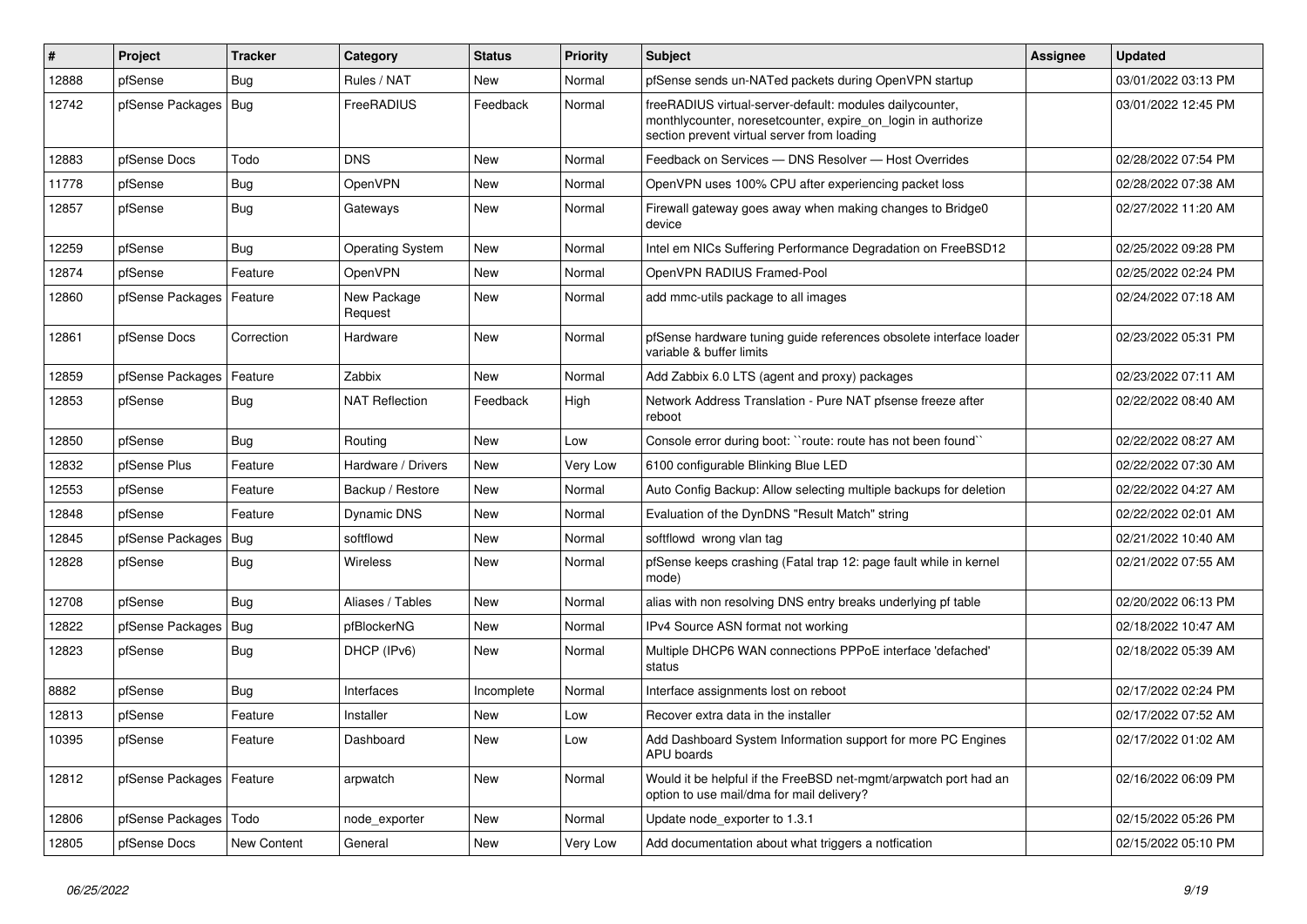| $\vert$ # | Project                    | <b>Tracker</b>     | Category               | <b>Status</b> | <b>Priority</b> | <b>Subject</b>                                                                                                                                         | <b>Assignee</b> | <b>Updated</b>      |
|-----------|----------------------------|--------------------|------------------------|---------------|-----------------|--------------------------------------------------------------------------------------------------------------------------------------------------------|-----------------|---------------------|
| 12804     | pfSense Docs               | New Content        | General                | New           | Very Low        | Create Slack documentation                                                                                                                             |                 | 02/15/2022 04:59 PM |
| 12797     | pfSense                    | Bug                | UPnP/NAT-PMP           | New           | Normal          | UPnP+STUN forms invalid outbound NAT rules using the external<br>address discovered from STUN                                                          |                 | 02/15/2022 01:01 PM |
| 11931     | pfSense Packages   Feature |                    | <b>ACME</b>            | <b>New</b>    | Normal          | Add support for validating a domain's ownership via Google Cloud<br>Cloud DNS                                                                          |                 | 02/15/2022 03:18 AM |
| 12789     | pfSense Packages   Feature |                    | <b>ACME</b>            | New           | Very Low        | Show expiration date of certificates in the ACME package list                                                                                          |                 | 02/14/2022 09:20 AM |
| 12543     | pfSense                    | <b>Bug</b>         | Web Interface          | Feedback      | Normal          | Deleteing a Outbound NAT rule gave me an empty rule and<br>displayed php error in UI.                                                                  |                 | 02/14/2022 04:36 AM |
| 12791     | pfSense Docs               | <b>New Content</b> | <b>Diagnostics</b>     | <b>New</b>    | Normal          | Diagnostic Information for Support (pfSense)                                                                                                           |                 | 02/13/2022 08:49 PM |
| 12787     | pfSense Docs               | Todo               | <b>IPsec</b>           | New           | Normal          | Feedback on pfSense Configuration Recipes - Routing Internet<br>Traffic Through a Site-to-Site IPsec Tunnel                                            |                 | 02/11/2022 11:28 PM |
| 11036     | pfSense Packages   Bug     |                    | haproxy                | New           | Normal          | <b>HAproxy ACL</b>                                                                                                                                     |                 | 02/11/2022 11:27 AM |
| 12329     | pfSense Packages           | Feature            | Avahi                  | <b>New</b>    | Normal          | Add optional floating firewall rules for IPv4 and IPv6                                                                                                 |                 | 02/09/2022 04:43 PM |
| 12759     | pfSense Plus               | <b>Bug</b>         | Package System         | New           | Very Low        | Proprietary packages link to non-existant or non-public github pages                                                                                   |                 | 02/09/2022 10:43 AM |
| 12770     | pfSense Docs               | Todo               | <b>Firewall Rules</b>  | <b>New</b>    | Normal          | Feedback on Firewall — Configuring firewall rules                                                                                                      |                 | 02/07/2022 07:43 PM |
| 6799      | pfSense                    | Bug                | Rules / NAT            | <b>New</b>    | Normal          | Using NOT (!) with interface subnet macros results unexpected<br>traffic passing when multiple subnets are included in the macro (i.e.<br>VIP subnets) |                 | 02/07/2022 02:18 PM |
| 12767     | pfSense Packages   Bug     |                    | Avahi                  | <b>New</b>    | Normal          | Package radavahi-daemon does does not exist in current pfSense<br>version and it has been removed"" message on pfSense 2.7 restore                     |                 | 02/07/2022 11:28 AM |
| 12764     | pfSense                    | <b>Bug</b>         | Gateways               | <b>New</b>    | Normal          | VTI gateway status is pending after assigning the VTI interface                                                                                        |                 | 02/07/2022 05:41 AM |
| 12243     | pfSense                    | Todo               | Package System         | New           | Normal          | Implement "``plugin_interfaces()```                                                                                                                    |                 | 02/07/2022 03:50 AM |
| 12751     | pfSense Packages   Bug     |                    | <b>FRR</b>             | <b>New</b>    | Normal          | Improve FRR route restoration after gateway events                                                                                                     |                 | 02/06/2022 11:07 PM |
| 12258     | pfSense Packages   Bug     |                    | WireGuard              | Feedback      | Normal          | Copy key buttons only work in HTTPS mode                                                                                                               |                 | 02/03/2022 04:57 AM |
| 10466     | pfSense Packages   Feature |                    | Suricata               | <b>New</b>    | Low             | Add checkbox to Suricata blocked host view to resolve all resolvable<br>IP's automatically                                                             |                 | 02/02/2022 06:04 PM |
| 12748     | pfSense Packages   Feature |                    | Suricata               | <b>New</b>    | Normal          | Suricata blocked page timestamp breakout to it's own sortable<br>column                                                                                |                 | 02/01/2022 12:06 PM |
| 12746     | pfSense                    | Feature            | Interfaces             | <b>New</b>    | High            | <b>IPoE</b> feature for WAN interface                                                                                                                  |                 | 02/01/2022 01:42 AM |
| 12734     | pfSense                    | Bug                | Web Interface          | Incomplete    | Low             | Long hostname breaks DHCP leases layout                                                                                                                |                 | 01/31/2022 01:03 PM |
| 12656     | pfSense Packages   Feature |                    | New Package<br>Request | <b>New</b>    | Normal          | <b>NextDNS</b>                                                                                                                                         |                 | 01/31/2022 01:50 AM |
| 12736     | pfSense Packages           | Feature            | pfBlockerNG            | New           | Low             | Allow custom cron intervals                                                                                                                            |                 | 01/30/2022 08:55 PM |
| 12740     | pfSense                    | <b>Bug</b>         | FreeBSD                | Incomplete    | Normal          | panic: esp_input_cb: Unexpected address family                                                                                                         |                 | 01/27/2022 01:19 PM |
| 12732     | pfSense Packages           | Bug                | squidguard             | New           | High            | Squid https filtering squidguard acl target list - erratic behaviour                                                                                   |                 | 01/26/2022 09:11 AM |
| 12730     | pfSense                    | Bug                | Captive Portal         | New           | Normal          | RADIUS accounting does not work if WAN is down                                                                                                         |                 | 01/26/2022 05:13 AM |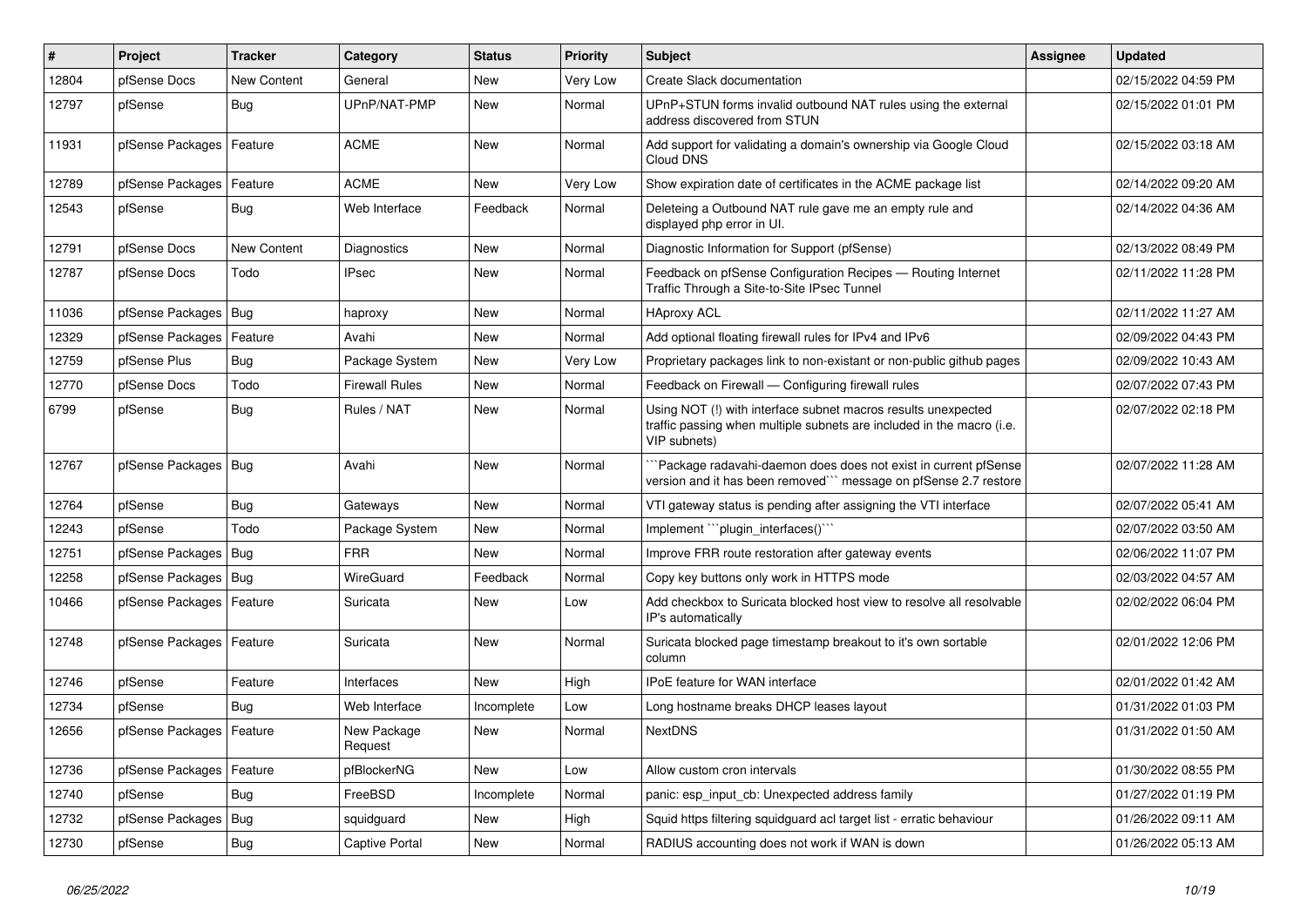| $\vert$ # | Project                 | <b>Tracker</b> | Category                        | <b>Status</b> | <b>Priority</b> | Subject                                                                                                         | Assignee | <b>Updated</b>      |
|-----------|-------------------------|----------------|---------------------------------|---------------|-----------------|-----------------------------------------------------------------------------------------------------------------|----------|---------------------|
| 9700      | pfSense Packages        | Feature        | Squid                           | Feedback      | Normal          | Secure Squid HTTPS Proxy                                                                                        |          | 01/25/2022 06:39 PM |
| 12717     | pfSense Packages   Todo |                | Squid                           | <b>New</b>    | Normal          | Squid 5.x Branch                                                                                                |          | 01/25/2022 06:24 PM |
| 12726     | pfSense                 | <b>Bug</b>     | Authentication                  | New           | Normal          | LDAP select container button auto populate                                                                      |          | 01/25/2022 01:48 PM |
| 12705     | pfSense                 | <b>Bug</b>     | <b>IPsec</b>                    | Incomplete    | Normal          | ECDSA certificate does not work for IPSec VPN phase 1                                                           |          | 01/24/2022 03:22 PM |
| 7329      | pfSense                 | Bug            | <b>DNS Forwarder</b>            | New           | Low             | <b>DHCP Not Updating DNS</b>                                                                                    |          | 01/21/2022 09:16 PM |
| 12711     | pfSense Packages        | Feature        | Telegraf                        | New           | Normal          | Add InfluxDB V2 support                                                                                         |          | 01/21/2022 02:54 AM |
| 7352      | pfSense                 | <b>Bug</b>     | Routing                         | New           | Normal          | pfSense IPv6 static route is dumped after a WAN flap                                                            |          | 01/20/2022 09:35 AM |
| 9500      | pfSense Packages        | <b>Bug</b>     | haproxy                         | New           | Normal          | HAproxy does not delete non-applicable action config                                                            |          | 01/18/2022 06:28 AM |
| 12382     | pfSense                 | Regression     | OpenVPN                         | New           | Normal          | Certificate Depth checking creates OpenVPN micro-outages every<br>time a user authenticates after 2.5.2 upgrade |          | 01/17/2022 04:17 AM |
| 12659     | pfSense Docs            | Todo           | Hardware                        | New           | Normal          | Feedback on Hardware - Hardware Tuning and Troubleshooting -<br>Flow Control for ix                             |          | 01/16/2022 10:22 AM |
| 2234      | pfSense                 | Bug            | Web Interface                   | Confirmed     | Low             | Status: Traffic Graph - only shows interface's subnet                                                           |          | 01/15/2022 08:33 PM |
| 6926      | pfSense                 | <b>Bug</b>     | UPnP/NAT-PMP                    | New           | Normal          | Miniupnp advertising expired IPv6 address                                                                       |          | 01/15/2022 08:29 PM |
| 10843     | pfSense                 | Feature        | Authentication                  | New           | Normal          | Allow user manager settings to specify multiple authentication<br>servers                                       |          | 01/13/2022 07:22 AM |
| 12679     | pfSense                 | Feature        | Interfaces                      | <b>New</b>    | Normal          | Remind user to update DHCPv6 range when changing interface<br>IPv6 prefix                                       |          | 01/12/2022 07:36 AM |
| 12676     | pfSense                 | Feature        | Rules / NAT                     | <b>New</b>    | Normal          | Add the Tagged option on the Port Forward rules edit page                                                       |          | 01/11/2022 05:52 AM |
| 12607     | pfSense Plus            | <b>Bug</b>     | Hardware / Drivers              | New           | High            | Instability with Snort Inline with AWS Instances                                                                |          | 01/10/2022 09:03 PM |
| 1849      | pfSense                 | Bug            | <b>Traffic Shaper</b><br>(ALTQ) | <b>New</b>    | Normal          | Traffic shaper - By Queue view needs to show/use friendly inerface<br>names                                     |          | 01/10/2022 08:10 AM |
| 5253      | pfSense                 | Bug            | PPP Interfaces                  | New           | Normal          | 3gstats.php 100% CPU                                                                                            |          | 01/08/2022 05:02 PM |
| 12260     | pfSense Packages        | Bug            | ntop                            | <b>New</b>    | Normal          | Update popup and version missmatch?                                                                             |          | 01/08/2022 05:53 AM |
| 12665     | pfSense                 | Feature        | Rules / NAT                     | New           | Normal          | Ability to add custom pf rules from the GUI                                                                     |          | 01/07/2022 09:30 AM |
| 12667     | pfSense Packages   Bug  |                | WireGuard                       | New           | Normal          | Firewall Crashed After Upgrading Wireguard                                                                      |          | 01/07/2022 09:18 AM |
| 4242      | pfSense                 | Feature        | Authentication                  | New           | Normal          | Two Factor or OTP Authentication for Admin Interface                                                            |          | 01/04/2022 12:07 PM |
| 11927     | pfSense                 | Feature        | DHCP (IPv4)                     | Feedback      | Normal          | Allow DHCP not to serve a gateway - small fix                                                                   |          | 01/03/2022 04:17 PM |
| 7626      | pfSense                 | Feature        | Interfaces                      | New           | Normal          | Add IPoE support for WAN                                                                                        |          | 01/01/2022 12:31 AM |
| 8113      | pfSense                 | Bug            | Interfaces                      | New           | Normal          | MTU setting on bridge, openypn clients ignored                                                                  |          | 12/31/2021 05:55 PM |
| 7113      | pfSense                 | <b>Bug</b>     | Dashboard                       | New           | Normal          | Interface name in Traffic Graphs                                                                                |          | 12/31/2021 05:40 PM |
| 4345      | pfSense                 | <b>Bug</b>     | <b>Operating System</b>         | Confirmed     | Normal          | Traffic Shaping doesn't work with Xen netfront driver                                                           |          | 12/31/2021 05:30 PM |
| 5629      | pfSense                 | Bug            | IPsec                           | New           | Normal          | Allow for IPsec configuration using certs without a CA                                                          |          | 12/31/2021 05:21 PM |
| 12423     | pfSense Packages   Bug  |                | pfBlockerNG                     | Feedback      | Normal          | Dashboard shows "SQLite database missing, Force Reload DNSBL<br>to recover!"                                    |          | 12/31/2021 01:06 PM |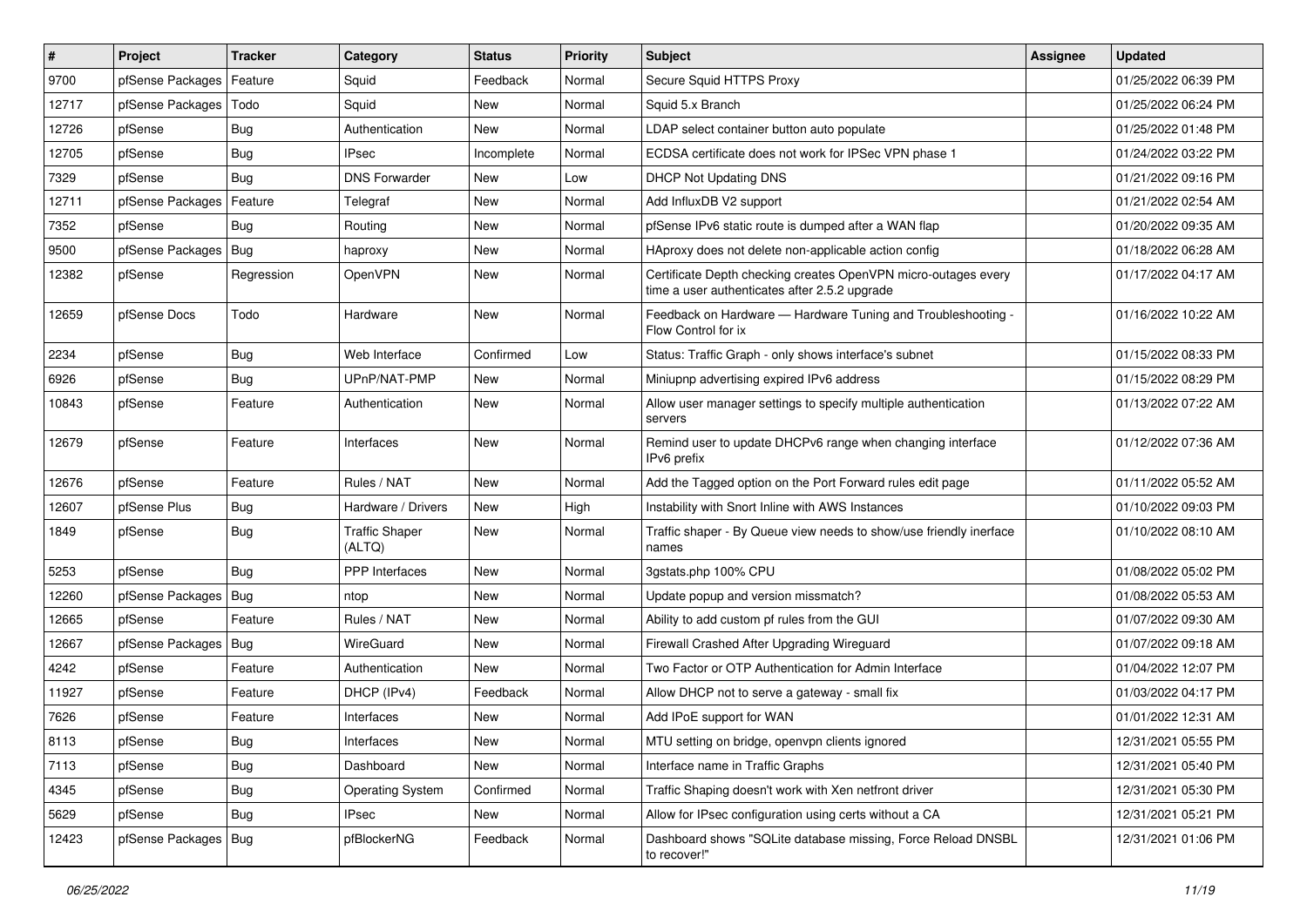| #     | Project                       | <b>Tracker</b> | Category                  | <b>Status</b> | <b>Priority</b> | Subject                                                                                                                       | <b>Assignee</b> | <b>Updated</b>      |
|-------|-------------------------------|----------------|---------------------------|---------------|-----------------|-------------------------------------------------------------------------------------------------------------------------------|-----------------|---------------------|
| 12655 | pfSense Packages              | Bug            | Telegraf                  | New           | Normal          | telegraf, wireguard plugin failing                                                                                            |                 | 12/30/2021 05:51 PM |
| 12414 | pfSense Packages   Bug        |                | pfBlockerNG               | Feedback      | Normal          | DNSBL SafeSearch page displays input validation error if DoH /<br>DoT blocking is not enabled                                 |                 | 12/30/2021 02:49 PM |
| 6289  | pfSense                       | Bug            | Interfaces                | New           | Normal          | IPv6 address not given to track6 interfaces on create                                                                         |                 | 12/30/2021 04:17 AM |
| 11872 | pfSense                       | Bug            | Interfaces                | New           | Normal          | gif interfaces reporting incorrect traffic counters                                                                           |                 | 12/30/2021 04:00 AM |
| 11759 | pfSense                       | Bug            | Dashboard                 | New           | Normal          | Traffic graphs on dashboard double upload on pppoe links                                                                      |                 | 12/30/2021 04:00 AM |
| 12643 | pfSense Packages   Regression |                | Suricata                  | Feedback      | Normal          | Rule categories are cleared after clicking the save button on the<br>Global Settings page                                     |                 | 12/30/2021 03:44 AM |
| 12648 | pfSense                       | Bug            | <b>Captive Portal</b>     | New           | Normal          | Undocumented variables 'listenporthttp' and 'listenporthttps'                                                                 |                 | 12/28/2021 10:44 AM |
| 12070 | pfSense                       | <b>Bug</b>     | DHCP (IPv4)               | New           | Low             | <b>VLAN0 for WAN DHCP</b>                                                                                                     |                 | 12/23/2021 04:31 PM |
| 10732 | pfSense                       | Feature        | <b>High Availability</b>  | New           | Very Low        | Warning banner for secondary HA node                                                                                          |                 | 12/23/2021 03:34 AM |
| 12473 | pfSense                       | Feature        | <b>IPsec</b>              | New           | Normal          | Allow user adjustment of IPsec Keep Alive periodic checks                                                                     |                 | 12/22/2021 05:59 AM |
| 12215 | pfSense                       | Regression     | OpenVPN                   | Feedback      | Normal          | OpenVPN does not resync when running on a gateway group                                                                       |                 | 12/22/2021 05:49 AM |
| 11588 | pfSense                       | Feature        | WireGuard                 | New           | Low             | Automatically suggest next IP address in Wireguard interface<br>subnet when creating a peer                                   |                 | 12/22/2021 03:35 AM |
| 12625 | pfSense                       | Feature        | Logging                   | New           | Normal          | Granular logging options for default firewall rules.                                                                          |                 | 12/21/2021 06:39 PM |
| 11960 | pfSense                       | Bug            | <b>Gateway Monitoring</b> | Feedback      | Normal          | Gateway Monitoring Traffic Goes Out Default Gateway                                                                           |                 | 12/20/2021 05:43 AM |
| 7152  | pfSense                       | Bug            | <b>DNS Resolver</b>       | New           | Normal          | Unbound / DNS Resolver issue if "Register DHCP static mappings<br>in the DNS Resolver" set before wildcard DNS custom options |                 | 12/18/2021 04:59 PM |
| 5849  | pfSense                       | Bug            | CARP                      | New           | Normal          | Routing fail on CARP IPsec                                                                                                    |                 | 12/18/2021 04:41 PM |
| 12581 | pfSense                       | Regression     | DHCP (IPv6)               | <b>New</b>    | Normal          | CARP IPv6 assigned address does not get advertised to endpoints<br>with RADV                                                  |                 | 12/16/2021 02:34 PM |
| 12602 | pfSense                       | Feature        | <b>Dynamic DNS</b>        | New           | Normal          | DHCPv6 should allow DDNS Client updates for hosts                                                                             |                 | 12/15/2021 11:00 AM |
| 12600 | pfSense                       | Feature        | Aliases / Tables          | <b>New</b>    | Normal          | allow custom mask for a network alias created from a FQDN                                                                     |                 | 12/15/2021 10:50 AM |
| 3796  | pfSense                       | <b>Bug</b>     | Diagnostics               | Confirmed     | Normal          | States summary fails and is very slow with large state tables                                                                 |                 | 12/11/2021 08:03 PM |
| 4604  | pfSense                       | <b>Bug</b>     | <b>NTPD</b>               | New           | Normal          | NTP time server entries may or may not work, depending upon<br>interfaces selected when configuring NTP service               |                 | 12/11/2021 07:59 PM |
| 1738  | pfSense                       | <b>Bug</b>     | Backup / Restore          | New           | Very Low        | Restore fails when username in backup is not matching                                                                         |                 | 12/11/2021 07:51 PM |
| 1667  | pfSense                       | <b>Bug</b>     | L <sub>2</sub> TP         | <b>New</b>    | Normal          | L2TP server does not respond properly from a CARP VIP                                                                         |                 | 12/11/2021 07:43 PM |
| 12091 | pfSense                       | Feature        | Authentication            | New           | Normal          | RFE: Add support for sssd authentication                                                                                      |                 | 12/10/2021 04:55 PM |
| 12552 | pfSense                       | <b>Bug</b>     | OpenVPN                   | New           | Normal          | "Pull DNS" option within OpenVPN client does not cause pfSense to<br>use DNS servers assigned by remote OpenVPN server        |                 | 12/08/2021 08:45 AM |
| 12570 | pfSense Docs                  | Correction     | General                   | New           | Normal          | Active appliance list missing 6100                                                                                            |                 | 12/06/2021 11:41 AM |
| 12564 | pfSense                       | Feature        | Aliases / Tables          | New           | Low             | add column to show that an Alias is in use by or not                                                                          |                 | 12/04/2021 07:25 PM |
| 12544 | pfSense                       | <b>Bug</b>     | <b>Operating System</b>   | New           | Normal          | OpenSSH vulnerabilities                                                                                                       |                 | 12/04/2021 04:36 PM |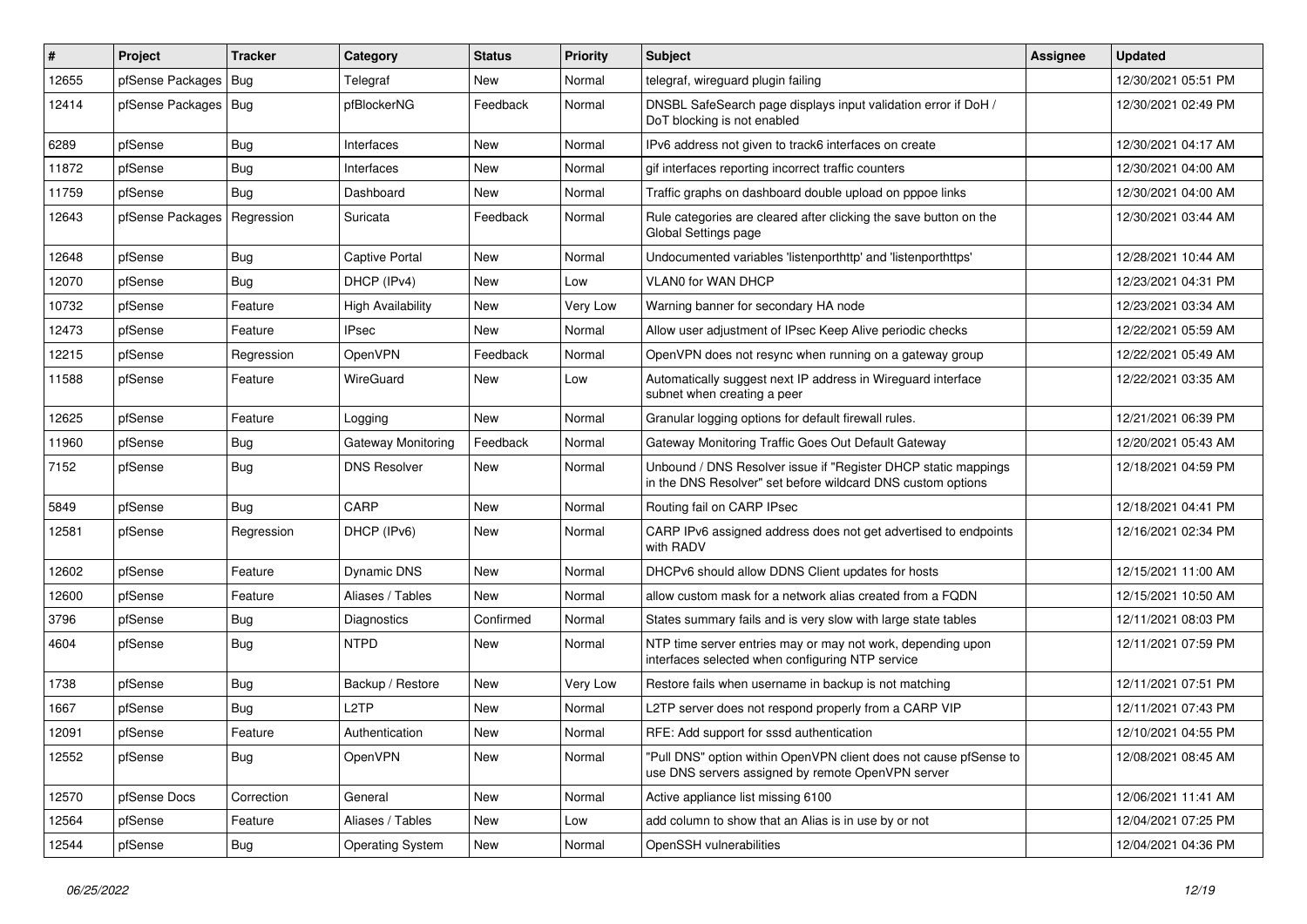| $\vert$ # | Project                    | <b>Tracker</b> | Category                | <b>Status</b>                 | <b>Priority</b> | <b>Subject</b>                                                                                           | <b>Assignee</b> | <b>Updated</b>      |
|-----------|----------------------------|----------------|-------------------------|-------------------------------|-----------------|----------------------------------------------------------------------------------------------------------|-----------------|---------------------|
| 12563     | pfSense                    | <b>Bug</b>     | OpenVPN                 | New                           | Normal          | OpenVPN server doesn't support Framed-IPv6-Address RADIUS<br>attribute                                   |                 | 12/03/2021 11:19 AM |
| 12551     | pfSense                    | Feature        | <b>DNS Resolver</b>     | New                           | Low             | Add ability to set DNS resolver search domain list                                                       |                 | 12/01/2021 11:18 AM |
| 11182     | pfSense Packages   Bug     |                | <b>NRPE</b>             | <b>New</b>                    | Normal          | NRPE in HA syncs the bind IP                                                                             |                 | 12/01/2021 02:15 AM |
| 10462     | pfSense Packages   Feature |                | <b>LCDProc</b>          | <b>Pull Request</b><br>Review | Normal          | CPU Temp Screen                                                                                          |                 | 11/29/2021 08:28 AM |
| 12248     | pfSense                    | Feature        | Package System          | New                           | Low             | Package Update Availability Notification                                                                 |                 | 11/28/2021 10:02 AM |
| 12542     | pfSense                    | Bug            | Virtual IP Addresses    | New                           | Normal          | Cannot assign a same IPv6 Link-Local address to different<br>interfaces                                  |                 | 11/25/2021 01:41 AM |
| 10404     | pfSense                    | Feature        | <b>NTPD</b>             | <b>New</b>                    | Normal          | Consider using chrony for NTP services                                                                   |                 | 11/23/2021 06:59 PM |
| 12539     | pfSense                    | Bug            | Interfaces              | New                           | Low             | Changing VLAN ID for LAN interface in assignments silently fails.                                        |                 | 11/23/2021 04:12 AM |
| 7096      | pfSense                    | Bug            | <b>DNS Resolver</b>     | Feedback                      | Normal          | Unbound fails to start on boot if specific network devices are<br>configured in the "Network Interfaces" |                 | 11/22/2021 08:59 AM |
| 12538     | pfSense Packages   Bug     |                | PIMD                    | <b>New</b>                    | Normal          | PIMD sub-interface bug                                                                                   |                 | 11/20/2021 09:44 PM |
| 12535     | pfSense                    | Documentation  | Routing                 | New                           | Normal          | Negate Rules function does not match the description                                                     |                 | 11/19/2021 02:03 PM |
| 4128      | pfSense                    | Feature        | Notifications           | <b>New</b>                    | Normal          | Email notification webgui configuration                                                                  |                 | 11/18/2021 12:48 PM |
| 12249     | pfSense                    | Bug            | Backup / Restore        | New                           | Normal          | HAProxy causing failed ACB backups                                                                       |                 | 11/15/2021 11:58 PM |
| 4688      | pfSense                    | Feature        | <b>IPsec</b>            | <b>New</b>                    | Normal          | Missing TFC Traffic Flow Confidentiality support                                                         |                 | 11/15/2021 12:27 PM |
| 12521     | pfSense                    | Feature        | <b>Operating System</b> | New                           | Very Low        | Add the BBR2, QUIC, RACK Congestion Control (CC) protocols                                               |                 | 11/15/2021 07:40 AM |
| 12520     | pfSense Packages           | Feature        | Squid                   | <b>New</b>                    | High            | [Squid] - Allow or Deny Mappings from IP/Host/GeoIP sources                                              |                 | 11/12/2021 02:13 PM |
| 12519     | pfSense                    | Bug            | Authentication          | <b>New</b>                    | Normal          | Fail authentication using special character in password via the<br><b>LDAP</b> connector                 |                 | 11/12/2021 07:39 AM |
| 11525     | pfSense Packages   Bug     |                | Suricata                | <b>New</b>                    | Normal          | pfsense 2.5.0 release version for vlan issue to suricata                                                 |                 | 11/11/2021 08:16 AM |
| 12507     | pfSense Packages   Bug     |                | softflowd               | <b>Pull Request</b><br>Review | Normal          | Add support for bi-directional flows in softflowd                                                        |                 | 11/11/2021 03:53 AM |
| 12509     | pfSense                    | Bug            | OpenVPN                 | <b>New</b>                    | Normal          | Deffered authentication does not work with auth-gen-token<br>external-auth or pusk "auth-token"          |                 | 11/08/2021 04:01 AM |
| 12508     | pfSense                    | Bug            | <b>DHCP Relay</b>       | <b>New</b>                    | Normal          | DHCP Relay over VPN                                                                                      |                 | 11/06/2021 11:25 AM |
| 12504     | pfSense                    | Bug            | Interfaces              | <b>New</b>                    | Normal          | BCM57412 NetXtreme-E 10Gb RDMA Ethernet controller issue                                                 |                 | 11/05/2021 04:51 AM |
| 12502     | pfSense Packages   Feature |                | syslog-ng               | New                           | Normal          | Syslog-ng Configuration Library (scl) missing                                                            |                 | 11/02/2021 06:06 PM |
| 12491     | pfSense Packages   Feature |                | squidguard              | New                           | Normal          | squidguard: allow multiple regex                                                                         |                 | 10/28/2021 03:30 PM |
| 8576      | pfSense                    | Bug            | Rules / NAT             | Feedback                      | Low             | pfSense stops passing traffic after some time when using Outbound<br>NAT pool w/ Sticky Address          |                 | 10/28/2021 01:47 PM |
| 11429     | pfSense                    | Bug            | Web Interface           | New                           | Normal          | System Log / Settings form activates "Reset Log Files" button on<br>enter                                |                 | 10/28/2021 01:35 PM |
| 11440     | pfSense                    | Feature        | Web Interface           | New                           | Low             | Expand collapsed sections by clicking anywhere on header                                                 |                 | 10/28/2021 01:35 PM |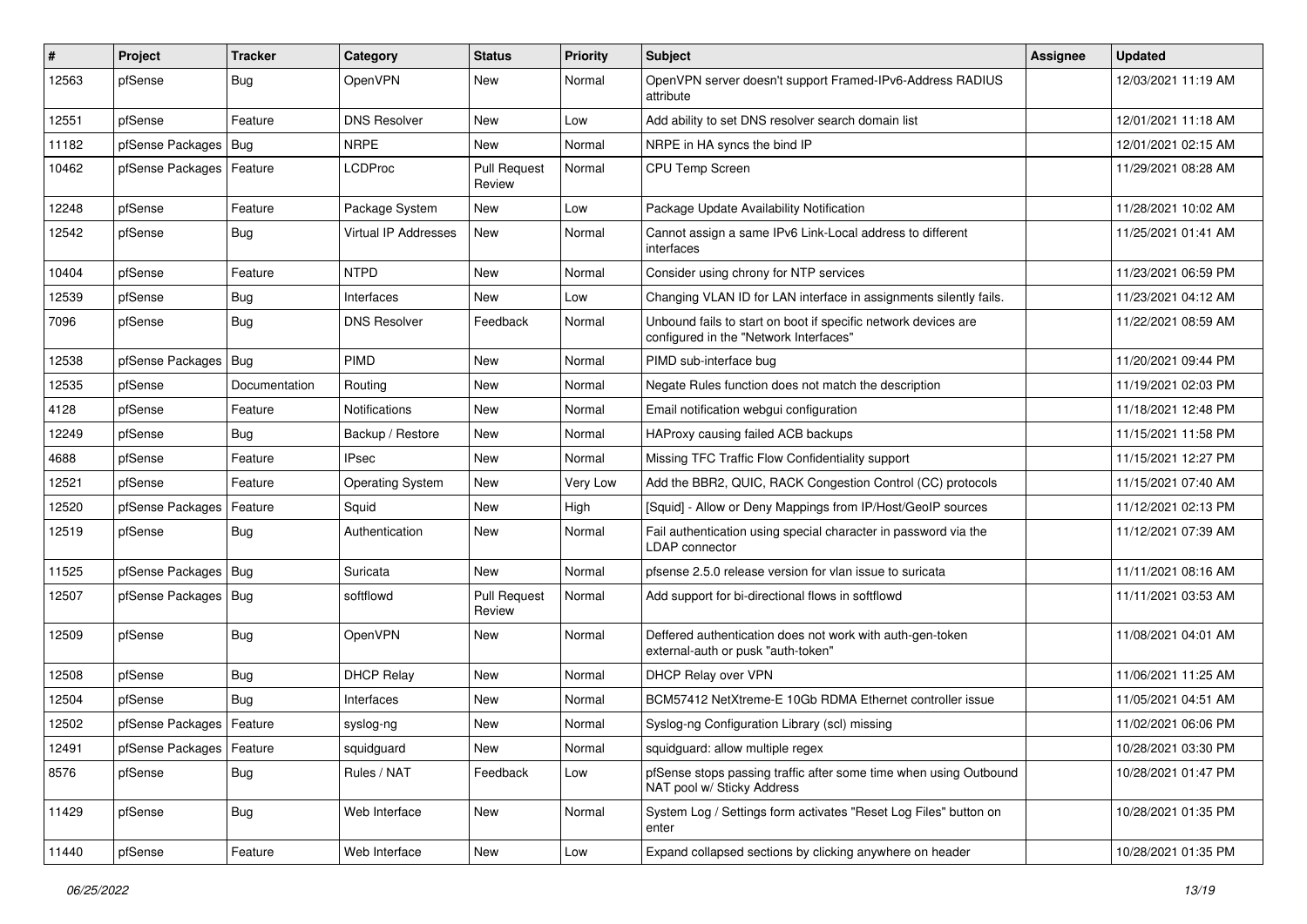| #     | Project                    | <b>Tracker</b> | Category                    | <b>Status</b>                 | <b>Priority</b> | <b>Subject</b>                                                                                                                   | <b>Assignee</b> | <b>Updated</b>      |
|-------|----------------------------|----------------|-----------------------------|-------------------------------|-----------------|----------------------------------------------------------------------------------------------------------------------------------|-----------------|---------------------|
| 12357 | pfSense                    | Bug            | <b>Captive Portal</b>       | <b>New</b>                    | Normal          | Captive Portal popup Logout button loads full login page in popup<br>when clicked                                                |                 | 10/27/2021 12:10 PM |
| 12483 | pfSense                    | Bug            | Configuration<br>Backend    | <b>New</b>                    | Normal          | GUI creates inconsistent config.xml                                                                                              |                 | 10/23/2021 06:48 AM |
| 12436 | pfSense                    | <b>Bug</b>     | <b>PPPoE Server</b>         | <b>New</b>                    | Normal          | Pppoe server config gui does not allow setting of chap<br>authentication, and sets the network start address for allocation to 0 |                 | 10/21/2021 08:15 AM |
| 9344  | pfSense                    | Bug            | Translations                | New                           | Normal          | OpenVPN click NCP Algorithms will always go to DH Parameters<br>website(in Chinese-Taiwan)                                       |                 | 10/21/2021 03:48 AM |
| 11163 | pfSense Packages   Feature |                | <b>ACME</b>                 | <b>Pull Request</b><br>Review | Normal          | Preferred Chain option                                                                                                           |                 | 10/18/2021 09:10 AM |
| 12457 | pfSense Docs               | Todo           | Packages                    | <b>New</b>                    | Very Low        | Add UPS Configuration Recipes for apcupsd and nut UPS<br>Packages with Common Brand Units                                        |                 | 10/18/2021 08:37 AM |
| 12467 | pfSense                    | Bug            | Captive Portal              | New                           | Normal          | CP error on client disconnect after reboot                                                                                       |                 | 10/17/2021 05:35 AM |
| 12465 | pfSense Packages   Feature |                | haproxy                     | <b>New</b>                    | Normal          | Add forwardfor advanced usecases                                                                                                 |                 | 10/16/2021 07:35 PM |
| 11592 | pfSense Packages   Bug     |                | node exporter               | New                           | Normal          | Node exporter can not read system statistics                                                                                     |                 | 10/15/2021 09:37 PM |
| 9617  | pfSense                    | Feature        | <b>PPP</b> Interfaces       | New                           | Normal          | PPPoE Static IP Configuration in GUI                                                                                             |                 | 10/15/2021 08:52 PM |
| 12461 | pfSense Docs               | Todo           | Hardware                    | <b>New</b>                    | Normal          | Improve macOS Serial Command Instructions                                                                                        |                 | 10/15/2021 03:47 PM |
| 12459 | pfSense                    | Todo           | Virtual IP Addresses        | <b>New</b>                    | Normal          | Add IP Alias subnet input validation                                                                                             |                 | 10/15/2021 09:35 AM |
| 12458 | pfSense                    | Feature        | Authentication              | New                           | Normal          | Use "unixHomeDirectory" instead of "homeDirectory" when LDAP<br>authentication server is Active Directory                        |                 | 10/15/2021 08:18 AM |
| 9798  | pfSense Packages           | Feature        | pfBlockerNG                 | <b>New</b>                    | Normal          | add ipv4 and ipv6 dnscrypt-resolvers feeds                                                                                       |                 | 10/14/2021 09:48 AM |
| 12451 | pfSense                    | Bug            | <b>Virtual IP Addresses</b> | <b>New</b>                    | Normal          | deleteVIP() does not check RFC2136 Update Source                                                                                 |                 | 10/13/2021 10:06 AM |
| 12444 | pfSense Packages           | Bug            | ntop                        | <b>New</b>                    | Normal          | ntopng throws errors when viewing single host                                                                                    |                 | 10/11/2021 12:39 PM |
| 12126 | pfSense Packages           | Bug            | FreeRADIUS                  | New                           | Normal          | freeradius3 0.15.7 31                                                                                                            |                 | 10/11/2021 08:21 AM |
| 9633  | pfSense                    | Feature        | PPPoE Server                | New                           | Normal          | PPPoE/L2TP Server Status Page                                                                                                    |                 | 10/09/2021 12:05 PM |
| 11430 | pfSense                    | <b>Bug</b>     | Interfaces                  | New                           | Normal          | PHP console spam after Assigning Interfaces                                                                                      |                 | 10/09/2021 10:37 AM |
| 12162 | pfSense Docs               | Todo           | Products                    | New                           | Normal          | Add "usb reset" as possible solution for non-booting flash drives on<br>the SG-1100                                              |                 | 10/07/2021 02:19 PM |
| 11871 | pfSense Docs               | Correction     | Products                    | <b>New</b>                    | Normal          | SG-2100 must be manually power cycled after installation                                                                         |                 | 10/07/2021 02:19 PM |
| 1620  | pfSense Packages   Bug     |                | Squid                       | <b>New</b>                    | Normal          | Can't use transparent proxy when using bridge.                                                                                   |                 | 10/07/2021 04:19 AM |
| 12427 | pfSense Packages           | Todo           | haproxy                     | <b>New</b>                    | Normal          | ha-proxy: action order in the GUI is not keeped in the resulting<br>ha-proxy configuration                                       |                 | 10/06/2021 07:02 AM |
| 12188 | pfSense Packages   Bug     |                | OpenVPN Client<br>Export    | <b>New</b>                    | Normal          | client export breaks multi remote configurations                                                                                 |                 | 10/02/2021 05:58 PM |
| 12421 | pfSense                    | Bug            | Rules / NAT                 | New                           | Normal          | IPV6 limiter bug                                                                                                                 |                 | 10/02/2021 08:44 AM |
| 12033 | pfSense Packages   Bug     |                | pfBlockerNG                 | <b>New</b>                    | Normal          | maxmindb and sqlite3 modules not found                                                                                           |                 | 10/01/2021 04:42 AM |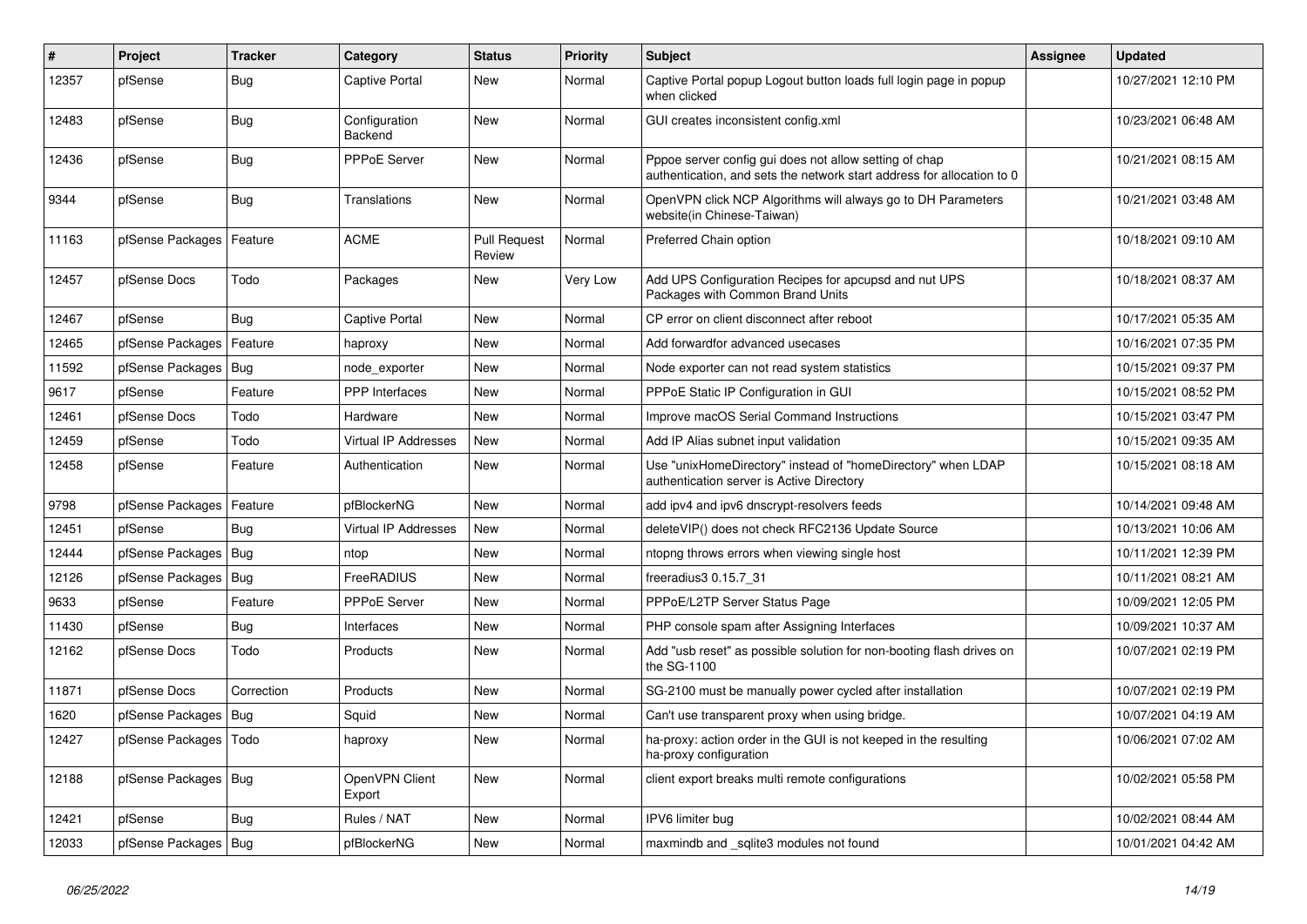| #     | <b>Project</b>             | <b>Tracker</b> | Category                        | <b>Status</b>          | <b>Priority</b> | <b>Subject</b>                                                                                                    | Assignee | <b>Updated</b>      |
|-------|----------------------------|----------------|---------------------------------|------------------------|-----------------|-------------------------------------------------------------------------------------------------------------------|----------|---------------------|
| 12411 | pfSense Docs               | Todo           | <b>High Availability</b>        | New                    | Normal          | Feedback on High Availability - pfSense XML-RPC Config Sync<br>Overview                                           |          | 09/29/2021 10:39 AM |
| 12402 | pfSense Docs               | Todo           | Configuration                   | New                    | Normal          | Feedback on Configuration - Advanced Configuration Options -<br><b>Notifications</b>                              |          | 09/24/2021 12:46 AM |
| 12401 | pfSense                    | Bug            | <b>Traffic Graphs</b>           | <b>New</b>             | Normal          | Traffic graphs with untagged and tagged VLAN on same interface                                                    |          | 09/23/2021 09:18 PM |
| 12395 | pfSense Docs               | Todo           | Packages                        | New                    | Normal          | Feedback on Packages - FRR Package - Border Gateway<br>Protocol - BGP Required Information                        |          | 09/21/2021 04:32 PM |
| 12393 | pfSense                    | Bug            | <b>Traffic Shaper</b><br>(ALTQ) | <b>New</b>             | Low             | Priority of gOthersLow higher than default queues                                                                 |          | 09/21/2021 02:48 PM |
| 12370 | pfSense                    | Feature        | Rules / NAT                     | New                    | Low             | Add limiters to Queue column on firewall rule list                                                                |          | 09/14/2021 07:37 AM |
| 12300 | pfSense                    | Feature        | Hardware / Drivers              | New                    | Normal          | Add Aquantia Atlantic driver to pfsense                                                                           |          | 09/14/2021 06:49 AM |
| 12369 | pfSense Packages   Feature |                | Mail report                     | New                    | Low             | Skip If No Content issue                                                                                          |          | 09/14/2021 06:40 AM |
| 12367 | pfSense                    | Todo           | Installer                       | New                    | Normal          | ZFS: Do not show memstick disk on target list                                                                     |          | 09/13/2021 07:37 AM |
| 12358 | pfSense Packages           | Feature        | pfBlockerNG                     | New                    | Normal          | IP List Copy/Import/Export                                                                                        |          | 09/09/2021 01:56 PM |
| 12343 | pfSense                    | Feature        | Diagnostics                     | New                    | Low             | Real time traffic monitoring                                                                                      |          | 09/06/2021 01:26 PM |
| 11268 | pfSense                    | Bug            | Web Interface                   | New                    | Normal          | Cookie named 'id' prevents Edit form fields being set properly                                                    |          | 09/03/2021 06:16 AM |
| 11742 | pfSense Packages           | Bug            | Suricata                        | New                    | Normal          | Blocking / Unblocking is not working correctly.                                                                   |          | 09/01/2021 11:08 AM |
| 10693 | pfSense Packages   Bug     |                | <b>BIND</b>                     | New                    | Normal          | pfSense Bind Zone Editor UI does not update zone serial number<br>when a change is made                           |          | 09/01/2021 12:51 AM |
| 9857  | pfSense                    | Feature        | <b>IPsec</b>                    | New                    | Normal          | IPsec Down/Up SMTP Notifications                                                                                  |          | 08/31/2021 08:07 AM |
| 6370  | pfSense                    | Bug            | <b>IPsec</b>                    | Confirmed              | Normal          | IPSEC bound to WAN gateway group and Dynamic DNS doesn't to<br>fail back tunnel to WAN on DDNS update             |          | 08/31/2021 07:38 AM |
| 12308 | pfSense Packages   Feature |                | New Package<br>Request          | New                    | Normal          | Dynamicaly Update Firewall Aliases from OpenVPN LDAP Group<br>membership of the connected user                    |          | 08/27/2021 12:51 AM |
| 12286 | pfSense Packages           | Bug            | FreeRADIUS                      | New                    | Normal          | Add support for ntlm auth in LDAP                                                                                 |          | 08/20/2021 08:27 AM |
| 12283 | pfSense                    | <b>Bug</b>     | Authentication                  | New                    | Normal          | LDAP/RADIUS authentication servers configuration does not allow<br>source IP address to be specified              |          | 08/20/2021 01:15 AM |
| 6776  | pfSense                    | Feature        | Rules / NAT                     | New                    | Normal          | Allow disabling of "filter rule association" by default                                                           |          | 08/17/2021 10:56 AM |
| 12268 | pfSense Docs               | Todo           | <b>Firewall Rules</b>           | New                    | Normal          | Feedback on Firewall - Aliases                                                                                    |          | 08/17/2021 12:55 AM |
| 11619 | pfSense                    | <b>Bug</b>     | Upgrade                         | New                    | Normal          | Unable to upgrade 2.4.4-p3 to 2.5/21.02-p1                                                                        |          | 08/15/2021 10:00 AM |
| 12176 | pfSense                    | Todo           | Interfaces                      | Pull Request<br>Review | Normal          | Hide WireGuard interfaces on appropriate pages                                                                    |          | 08/11/2021 12:52 AM |
| 12237 | pfSense Docs               | Todo           | Hardware                        | New                    | Normal          | Feedback on Hardware - Hardware Tuning and Troubleshooting                                                        |          | 08/10/2021 03:13 AM |
| 10311 | pfSense                    | <b>Bug</b>     | OpenVPN                         | New                    | Normal          | Too low net.link.ifqmaxlen causes packet drop under load when<br>using OpenVPN inside bridge interface under load |          | 08/10/2021 03:10 AM |
| 11780 | pfSense Packages   Bug     |                | Suricata                        | New                    | Very High       | Suricata package fails to prune suricata.log                                                                      |          | 08/06/2021 07:18 AM |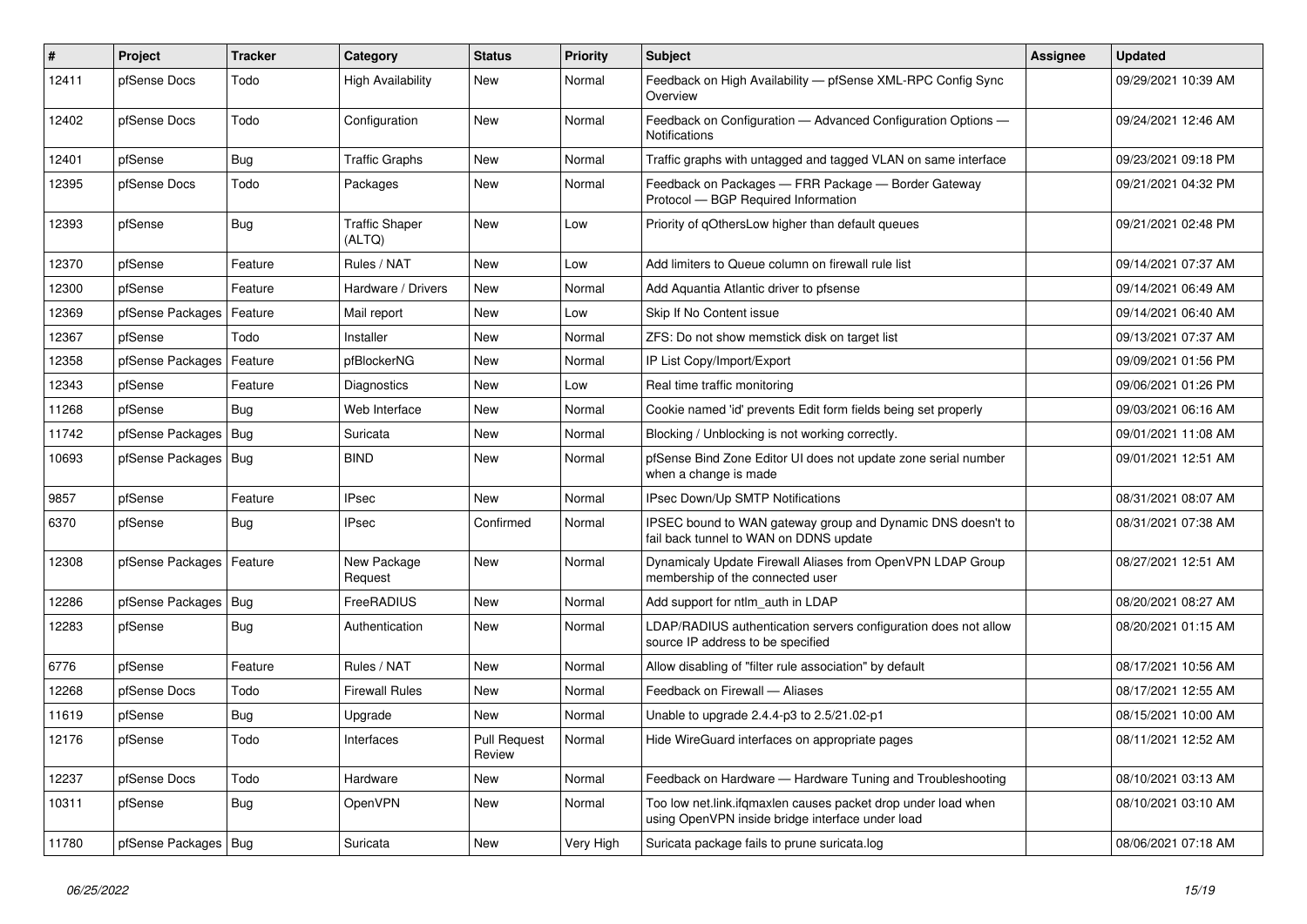| ∦     | Project                    | <b>Tracker</b> | Category                 | <b>Status</b> | <b>Priority</b> | <b>Subject</b>                                                                                | <b>Assignee</b> | <b>Updated</b>      |
|-------|----------------------------|----------------|--------------------------|---------------|-----------------|-----------------------------------------------------------------------------------------------|-----------------|---------------------|
| 12190 | pfSense                    | Feature        | Rules / NAT              | New           | Normal          | Add ability to reference ipv6 prefix in firewall rules and aliases                            |                 | 08/05/2021 01:47 PM |
| 12214 | pfSense Docs               | Todo           | General                  | New           | Low             | Connect to WebGui.                                                                            |                 | 08/05/2021 04:39 AM |
| 12179 | pfSense Packages           | Feature        | gemu-guest-agent         | New           | Normal          | QEMU package                                                                                  |                 | 07/30/2021 08:02 AM |
| 12178 | pfSense Packages   Bug     |                | WireGuard                | New           | Low             | WireGuard always shows 'Configuring WireGuard tunnelsdone.'<br>message on boot                |                 | 07/30/2021 06:58 AM |
| 11410 | pfSense Packages   Feature |                | New Package<br>Request   | New           | Normal          | adding bpytop (former Bashtop)                                                                |                 | 07/26/2021 12:33 PM |
| 11980 | pfSense Packages           | Bug            | FreeRADIUS               | Feedback      | Normal          | EAP does not work with SQL backend                                                            |                 | 07/21/2021 07:24 AM |
| 8520  | pfSense                    | Feature        | Interfaces               | New           | Normal          | Option to auto-renew DHCP on interface with an offline gateway or<br>marked as down           |                 | 07/20/2021 11:00 AM |
| 12121 | pfSense                    | Feature        | OpenVPN                  | <b>New</b>    | Normal          | Wider "local network(s)" fields in OpenVPN server configuration                               |                 | 07/19/2021 07:37 AM |
| 12139 | pfSense                    | Feature        | <b>DNS Forwarder</b>     | New           | Normal          | Add support in for specifying a DNSMASQ configuration file                                    |                 | 07/16/2021 09:45 PM |
| 12130 | pfSense Packages   Bug     |                | Zeek                     | <b>New</b>    | Normal          | Zeek fails to start                                                                           |                 | 07/15/2021 02:00 AM |
| 11534 | pfSense Packages           | Regression     | FreeRADIUS               | New           | High            | FreeRADIUS EAP anonymous connection forbidden out-of-tunnel                                   |                 | 07/14/2021 02:32 AM |
| 12120 | pfSense                    | Feature        | <b>DHCP Relay</b>        | New           | Normal          | Permit several sets of destination DHCP servers in DHCP relay                                 |                 | 07/11/2021 05:41 PM |
| 12122 | pfSense                    | Bug            | Web Interface            | <b>New</b>    | Normal          | Perform greedy actions asychronously                                                          |                 | 07/10/2021 01:10 PM |
| 6738  | pfSense                    | Feature        | Web Interface            | New           | Normal          | GUI Action Buttons replicated to the top of the List                                          |                 | 07/10/2021 01:04 PM |
| 10290 | pfSense                    | Feature        | Aliases / Tables         | <b>New</b>    | Very Low        | Firewall Aliases Add button on top of list                                                    |                 | 07/10/2021 01:03 PM |
| 11956 | pfSense                    | Feature        | Web Interface            | New           | Normal          | "add" button in the top of pages with many user-added items                                   |                 | 07/10/2021 01:01 PM |
| 11165 | pfSense Packages   Feature |                | OpenVPN Client<br>Export | New           | Very Low        | OpenVPN Exporter - Allow for name customization                                               |                 | 07/10/2021 12:58 PM |
| 628   | pfSense                    | Feature        | Web Interface            | New           | Low             | Ability to specify listen IP address of management services (SSH,<br>web interface)           |                 | 07/09/2021 01:21 PM |
| 11739 | pfSense Docs               | New Content    | <b>High Availability</b> | New           | Normal          | Manual Outbound NAT rules in HA setup                                                         |                 | 07/09/2021 08:26 AM |
| 6362  | pfSense                    | Bug            | DHCP (IPv4)              | Confirmed     | Normal          | DHCP Client ID not used                                                                       |                 | 07/09/2021 06:30 AM |
| 12097 | pfSense Packages           | Feature        | pfBlockerNG              | New           | Normal          | Add dnsbl and geoip logs to system log                                                        |                 | 07/06/2021 01:25 PM |
| 12098 | pfSense Docs               | Correction     | Configuration            | New           | Normal          | Feedback on pfSense Configuration Recipes - Accessing a<br>CPE/Modem from Inside the Firewall |                 | 07/02/2021 02:30 AM |
| 11610 | pfSense Packages   Bug     |                | NET-SNMP                 | New           | Normal          | NET-SNMP is not setting the correct permissions on AgentX                                     |                 | 06/28/2021 07:54 AM |
| 12084 | pfSense Packages   Bug     |                | <b>FRR</b>               | New           | Normal          | libfrr.so.0 error on SG-1100                                                                  |                 | 06/26/2021 08:22 AM |
| 12077 | pfSense                    | Feature        | Gateways                 | New           | Normal          | Allow stick-connections per gateway group                                                     |                 | 06/24/2021 08:45 AM |
| 9895  | pfSense Packages           | Bug            | Snort                    | New           | Normal          | snort reinstallation failed                                                                   |                 | 06/23/2021 08:01 AM |
| 12067 | pfSense                    | Bug            | DHCP (IPv4)              | New           | Very Low        | <b>DHCP Monitoring Statistics Error</b>                                                       |                 | 06/21/2021 08:39 AM |
| 12066 | pfSense                    | Feature        | <b>Operating System</b>  | New           | Very Low        | Include man and man pages for all core programs and packages                                  |                 | 06/21/2021 07:44 AM |
| 6055  | pfSense                    | Bug            | Package System           | Confirmed     | Low             | Menu items may remain from packages no longer installed                                       |                 | 06/18/2021 08:46 PM |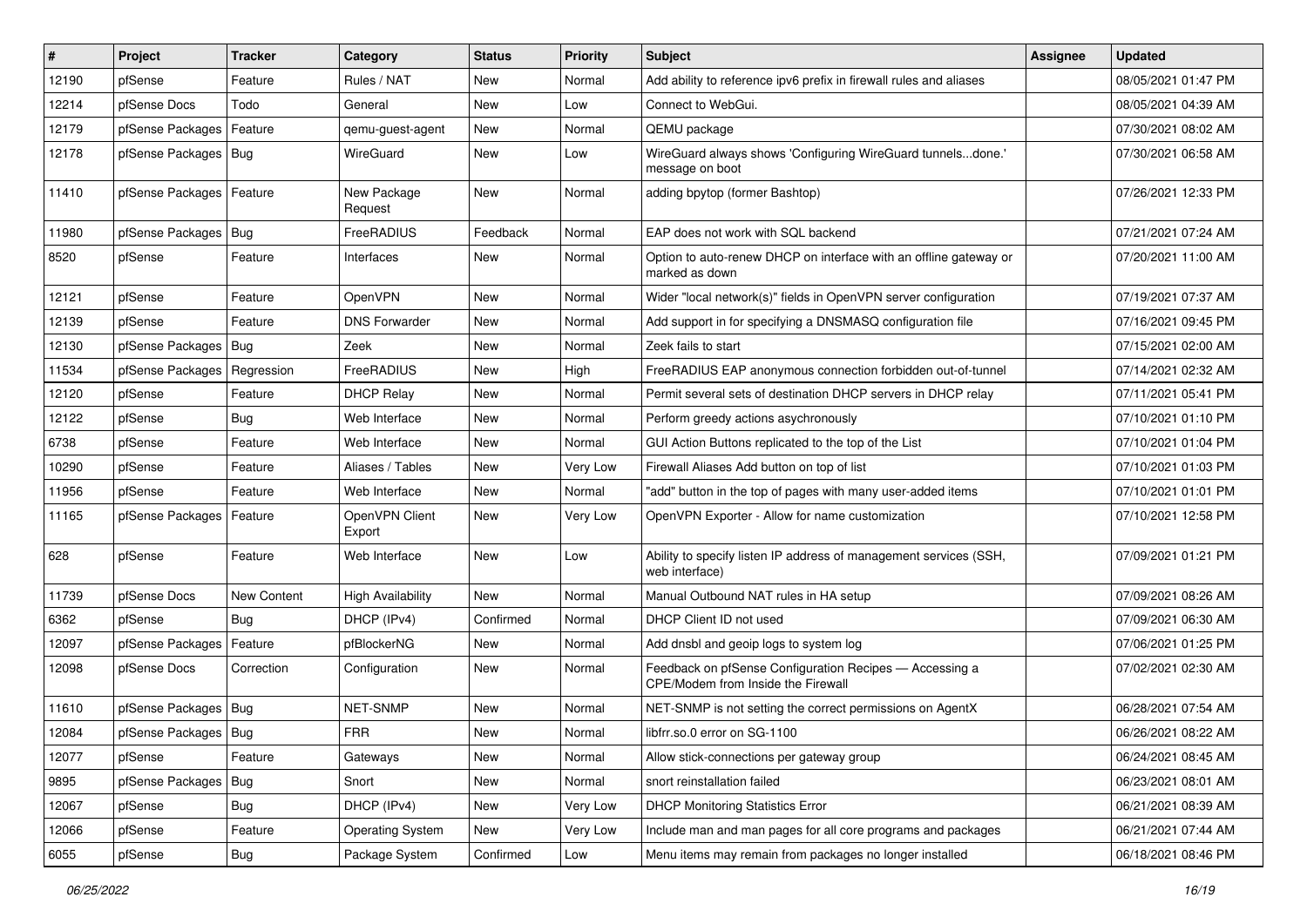| #     | <b>Project</b>             | <b>Tracker</b> | Category                | <b>Status</b> | <b>Priority</b> | <b>Subject</b>                                                                                 | Assignee | <b>Updated</b>      |
|-------|----------------------------|----------------|-------------------------|---------------|-----------------|------------------------------------------------------------------------------------------------|----------|---------------------|
| 12063 | pfSense Docs               | Todo           | Dynamic DNS             | New           | Normal          | Feedback on Services - Dynamic DNS - Configuring RFC 2136<br>Dynamic DNS updates               |          | 06/18/2021 06:24 PM |
| 12055 | pfSense                    | Feature        | Virtual IP Addresses    | Feedback      | Normal          | Option to disable XMLRPC Sync for Loopback Virtual IPs                                         |          | 06/18/2021 09:05 AM |
| 12056 | pfSense                    | <b>Bug</b>     | Logging                 | New           | Normal          | Filterlog says "Unknown Option %u"                                                             |          | 06/18/2021 05:51 AM |
| 12025 | pfSense                    | Todo           | Web Interface           | <b>New</b>    | Very Low        | Add 1:1 Validation to Notify Someone They are 1:1 NAT'ing an<br>Interface Address              |          | 06/11/2021 10:05 AM |
| 12013 | pfSense                    | Bug            | Logging                 | New           | Low             | Reading log data is inefficient in certain cases                                               |          | 06/08/2021 07:35 AM |
| 12009 | pfSense Packages           | Bug            | Zabbix                  | New           | Normal          | Zabbix Agent starts twice by /etc/rc.start packages                                            |          | 06/08/2021 01:35 AM |
| 11772 | pfSense Plus               | Feature        | Multi-WAN               | New           | Normal          | Layer 2 Tunnel Bonding Capability                                                              |          | 06/05/2021 03:27 PM |
| 11992 | pfSense                    | Bug            | Virtual IP Addresses    | Confirmed     | High            | GRE Tunnel - Does not work with a virtual IP as endpoint                                       |          | 06/04/2021 01:16 AM |
| 7779  | pfSense                    | <b>Bug</b>     | OpenVPN                 | New           | Normal          | Traffic crossing a site-to-site OpenVPN tunnel fails to fragment.                              |          | 06/02/2021 08:26 AM |
| 11974 | pfSense                    | Feature        | <b>XMLRPC</b>           | New           | Normal          | XMLRPC synchronization for igmmproxy settings                                                  |          | 05/29/2021 03:58 PM |
| 11963 | pfSense Packages           | Feature        | <b>FRR</b>              | <b>New</b>    | Normal          | Dynamically change OSPF interface costs on selected interfaces on<br><b>CARP</b> event         |          | 05/26/2021 04:13 AM |
| 11954 | pfSense                    | Feature        | <b>IGMP Proxy</b>       | New           | Normal          | <b>Multicast limits</b>                                                                        |          | 05/25/2021 12:36 AM |
| 11953 | pfSense                    | Bug            | <b>IGMP Proxy</b>       | New           | Normal          | XG-1541 crashes when igmpproxy is enabled and network<br>interfaces status change              |          | 05/24/2021 04:55 PM |
| 11944 | pfSense Docs               | Todo           | Packages                | <b>New</b>    | Normal          | Feedback on Packages - FRR Package - Bidirectional<br><b>Forwarding Detection</b>              |          | 05/21/2021 12:57 AM |
| 11936 | pfSense Packages   Bug     |                | <b>FRR</b>              | Incomplete    | High            | FRR does not connect BGP when using password                                                   |          | 05/19/2021 08:12 AM |
| 9238  | pfSense Packages   Feature |                | New Package<br>Request  | New           | Normal          | Add support for Zerotier                                                                       |          | 05/17/2021 01:58 PM |
| 11925 | pfSense                    | Bug            | OpenVPN                 | New           | Normal          | Calling-Station-Id always set to WAN IP                                                        |          | 05/14/2021 09:27 AM |
| 11921 | pfSense                    | Feature        | <b>DNS Resolver</b>     | New           | Very Low        | Feature Request: Compile unbound with EDNS Client Subnet (ECS)<br>module (--enable-subnet)     |          | 05/14/2021 07:29 AM |
| 6647  | pfSense                    | Todo           | Web Interface           | <b>New</b>    | Very Low        | <b>Enable Additional Security Headers</b>                                                      |          | 05/14/2021 01:09 AM |
| 11920 | pfSense Plus               | Feature        | Authentication          | New           | Normal          | SAML Authentication for pfSense (VPN and webConfigurator)                                      |          | 05/14/2021 12:56 AM |
| 11802 | pfSense Packages           | <b>Bug</b>     | FreeRADIUS              | New           | Normal          | FreeRADIUS sync                                                                                |          | 05/10/2021 04:18 AM |
| 10671 | pfSense                    | Bug            | <b>Operating System</b> | New           | Normal          | pfsense 2.4.5_1 does not boot on Gen2 2012R2 HyperV VM                                         |          | 05/09/2021 06:39 AM |
| 11898 | pfSense Packages   Bug     |                | apcupsd                 | New           | Normal          | PHP error from apcupsd dashboard widget                                                        |          | 05/07/2021 09:12 AM |
| 11890 | pfSense Packages   Feature |                | New Package<br>Request  | New           | Normal          | Browser-based "clientless" VPN                                                                 |          | 05/05/2021 07:26 AM |
| 5331  | pfSense                    | Feature        | <b>IPsec</b>            | New           | Normal          | IPSec table for tuning strongswan.conf                                                         |          | 05/05/2021 12:10 AM |
| 11763 | pfSense Packages           | Bug            | Status_Monitoring       | New           | Normal          | Traffic graphs refresh issue                                                                   |          | 05/03/2021 09:44 AM |
| 11876 | pfSense                    | Feature        | Hardware / Drivers      | New           | Normal          | OpenSSL does not use QAT acceleration on pfSense Plus<br>21.02-RELEASE-p1 or 21.05-DEVELOPMENT |          | 05/03/2021 08:02 AM |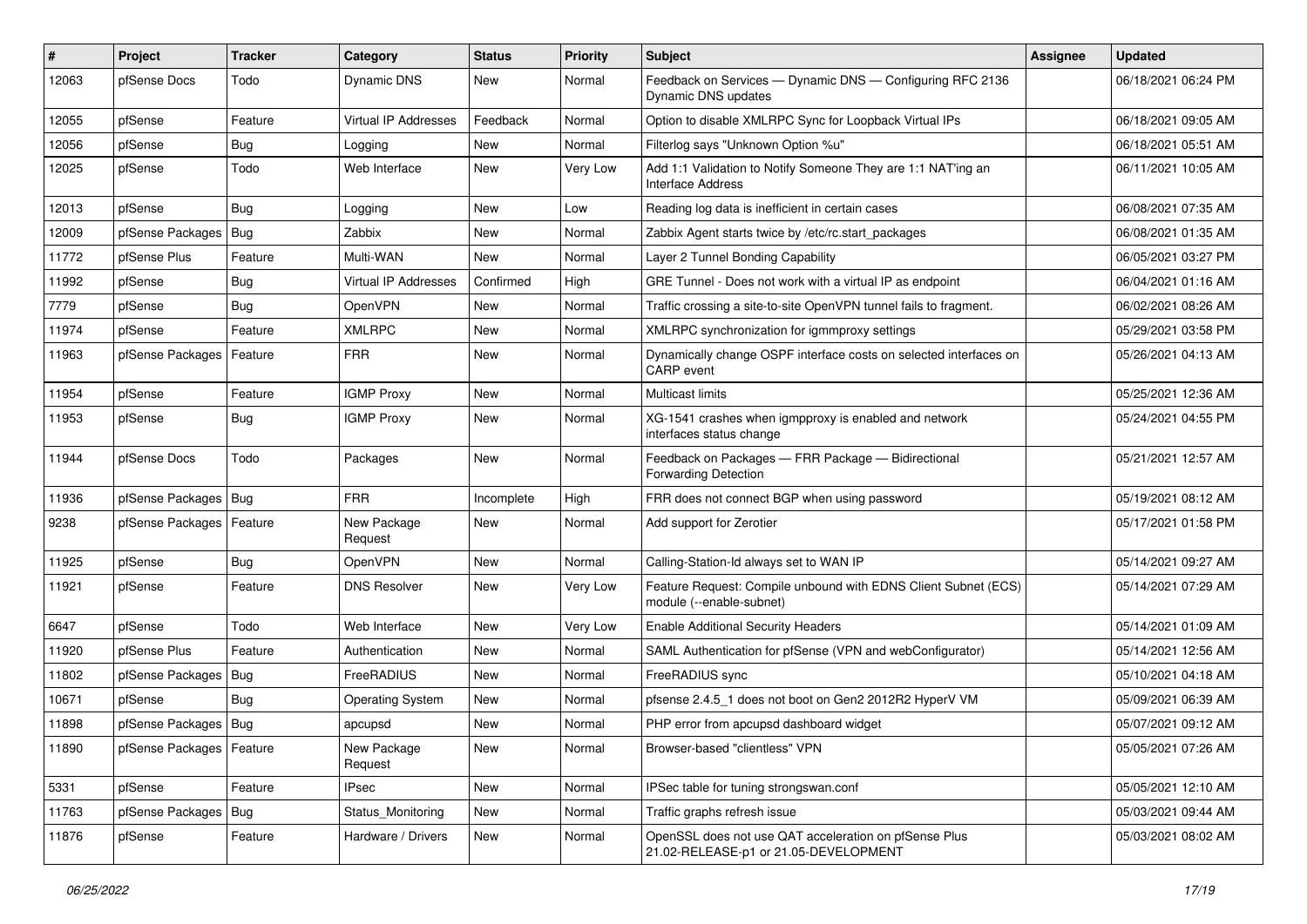| $\vert$ # | Project                | <b>Tracker</b> | Category                                 | <b>Status</b> | <b>Priority</b> | <b>Subject</b>                                                                                           | <b>Assignee</b> | <b>Updated</b>      |
|-----------|------------------------|----------------|------------------------------------------|---------------|-----------------|----------------------------------------------------------------------------------------------------------|-----------------|---------------------|
| 11870     | pfSense                | Regression     | Interfaces                               | New           | Normal          | Setting MTU on VLAN does not set MTU on parent interface in 2.5.1                                        |                 | 05/02/2021 05:48 AM |
| 11262     | pfSense                | Feature        | Rules / NAT                              | <b>New</b>    | Normal          | Time Based Rules - selects all days in the current month                                                 |                 | 04/27/2021 12:32 PM |
| 11280     | pfSense                | Todo           | WireGuard                                | <b>New</b>    | Normal          | Add WireGuard to ALTQ list                                                                               |                 | 04/27/2021 12:32 PM |
| 7201      | pfSense                | Feature        | <b>NTPD</b>                              | <b>New</b>    | Normal          | NTP Support multiple GPS reference clocks                                                                |                 | 04/27/2021 12:31 PM |
| 8330      | pfSense                | Feature        | DHCP (IPv4)                              | <b>New</b>    | Normal          | add options for ddns-local-address statements                                                            |                 | 04/27/2021 12:31 PM |
| 11856     | pfSense                | Feature        | Diagnostics                              | <b>New</b>    | Normal          | Replace/add Alias or DNS names for known LAN addresses in the<br>State table                             |                 | 04/27/2021 08:01 AM |
| 11848     | pfSense Packages       | Bug            | Squid                                    | New           | Normal          | Issue with squid cache download speed                                                                    |                 | 04/23/2021 09:30 PM |
| 11841     | pfSense Packages       | Bug            | <b>FRR</b>                               | New           | Normal          | FRR access lists default bahavior changed to permit by default                                           |                 | 04/22/2021 09:52 AM |
| 11835     | pfSense Packages   Bug |                | <b>FRR</b>                               | <b>New</b>    | Normal          | FRR OSPF redistributed connected routes disappearing                                                     |                 | 04/22/2021 07:11 AM |
| 11837     | pfSense Packages       | Feature        | <b>FRR</b>                               | <b>New</b>    | Low             | Increase field length of FRR Networks in Access Lists and Prefix<br>Lists                                |                 | 04/22/2021 07:10 AM |
| 11826     | pfSense Packages       | Feature        | <b>ACME</b>                              | <b>New</b>    | Normal          | Preserve acme SAN Method parameters for new cert creations                                               |                 | 04/20/2021 02:02 PM |
| 11823     | pfSense Packages       | Feature        | <b>FRR</b>                               | <b>New</b>    | Normal          | Route handling enhancements                                                                              |                 | 04/19/2021 06:23 PM |
| 8831      | pfSense                | Bug            | IPv6 Router<br>Advertisements<br>(RADVD) | <b>New</b>    | Very High       | Radvd causes latency spikes                                                                              |                 | 04/19/2021 04:51 AM |
| 11786     | pfSense                | Bug            | Services                                 | <b>New</b>    | Normal          | SSH incomplete setup and startup fail while recovering XML backup<br>in a fresh install of pfSense 2.5.0 |                 | 04/17/2021 01:36 PM |
| 11749     | pfSense Packages       | Feature        | pfBlockerNG                              | <b>New</b>    | Normal          | Option to disable NAT rule creation                                                                      |                 | 04/06/2021 11:45 PM |
| 11784     | pfSense Packages       | Feature        | squidguard                               | <b>New</b>    | Normal          | squidguard auto update blacklist option                                                                  |                 | 04/06/2021 01:53 AM |
| 11777     | pfSense Packages   Bug |                | Unbound                                  | <b>New</b>    | Very Low        | Input validation prevents DNS Resolver from being disabled                                               |                 | 04/05/2021 05:51 PM |
| 11770     | pfSense Plus           | <b>Bug</b>     | Hardware / Drivers                       | <b>New</b>    | Normal          | Pantech UML295 USB Modem No Longer Functional                                                            |                 | 04/01/2021 11:28 AM |
| 11761     | pfSense                | <b>Bug</b>     | L <sub>2</sub> TP                        | <b>New</b>    | Normal          | L2TP/IPsec VPN : PPP LCP negotiation occurs before user<br>authentication                                |                 | 03/31/2021 04:52 AM |
| 11757     | pfSense                | Feature        | <b>XMLRPC</b>                            | <b>New</b>    | Normal          | Allow XMLRPC sync to bypass default auth server in favor of local<br>database                            |                 | 03/30/2021 03:18 PM |
| 11731     | pfSense                | <b>Bug</b>     | Hardware / Drivers                       | <b>New</b>    | Normal          | Missing support for Realtek USB NICs                                                                     |                 | 03/30/2021 04:32 AM |
| 11724     | pfSense                | <b>Bug</b>     | Package System                           | New           | Normal          | Packages unexpectedly removed when changing update branches                                              |                 | 03/29/2021 08:09 AM |
| 11730     | pfSense                | <b>Bug</b>     | Web Interface                            | New           | Normal          | Improve visibility of option selections in dark themes                                                   |                 | 03/25/2021 09:38 PM |
| 11717     | pfSense                | <b>Bug</b>     | Rules / NAT                              | New           | Normal          | Incorrect port forwarding rules if Destination port alias is not equal to<br>Redirect target port alias  |                 | 03/22/2021 06:06 AM |
| 11149     | pfSense                | Bug            | <b>DHCP Relay</b>                        | New           | Normal          | DHCP relay won't start with DHCP server behind gateway                                                   |                 | 03/22/2021 05:13 AM |
| 11715     | pfSense                | Bug            | OpenVPN                                  | New           | Normal          | OpenVPN MTU                                                                                              |                 | 03/22/2021 01:35 AM |
| 11714     | pfSense Docs           | New Content    | <b>High Availability</b>                 | New           | Normal          | Feedback on Troubleshooting - Troubleshooting High Availability<br><b>DHCP Failover</b>                  |                 | 03/21/2021 05:58 PM |